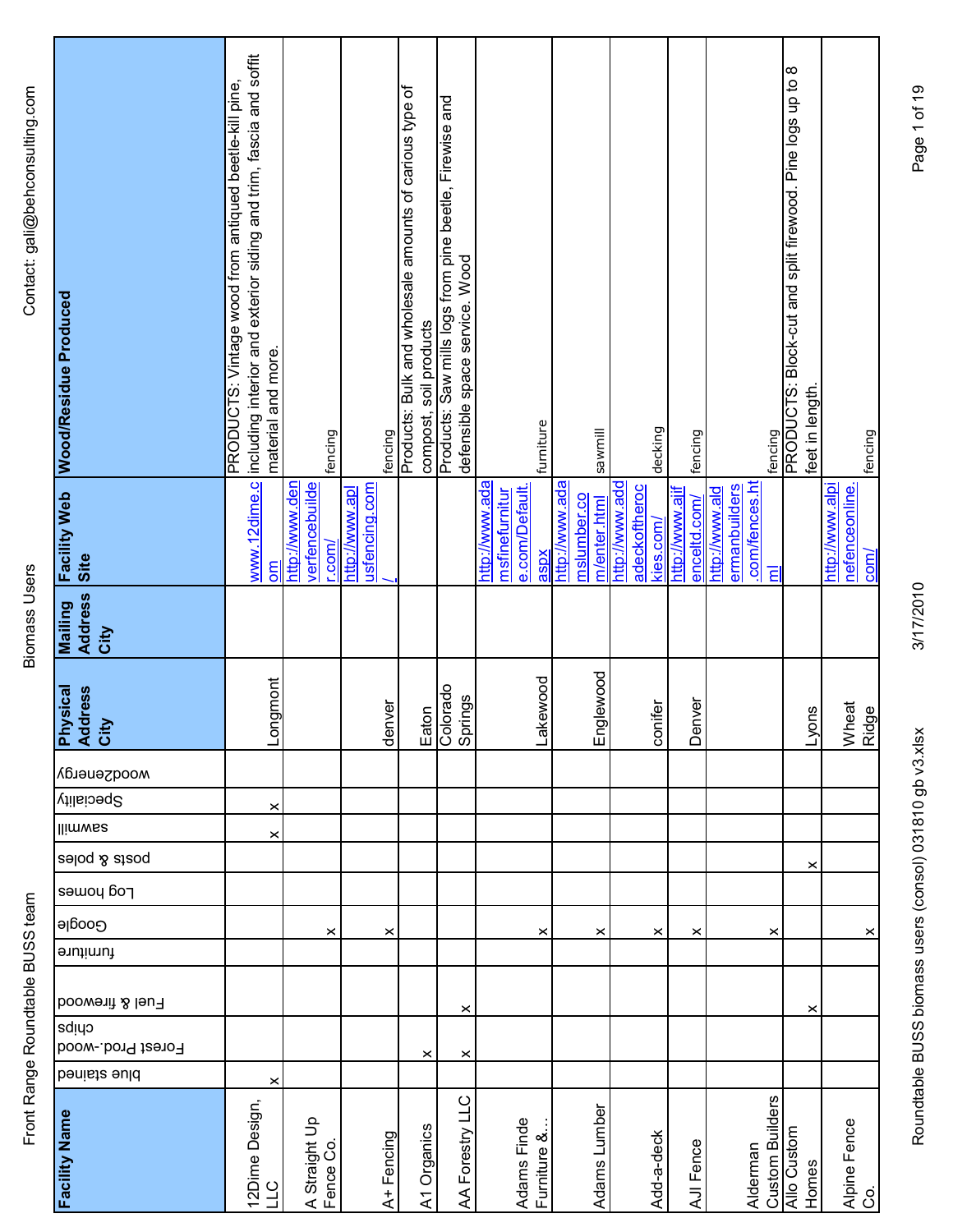| ミミラ<br>)<br>)<br>)<br>וספר   פס<br>$\frac{2}{2}$<br>ı<br>I<br>$\frac{1}{2}$ | I |
|-----------------------------------------------------------------------------|---|
|                                                                             |   |

| Facility Name                   | benists suld | cuips<br>Forest Prod.-wood | Fuel & firewood | furniture | Google | Log houes | aeloq & ateoq | llimwaa | wooqzeuergy<br>Speciality | <b>Physical</b><br>Address<br>City |                     | <b>Address</b><br>Mailing<br>City | <b>Facility Web</b><br>Site                                                                | <b>Wood/Residue Produced</b>                                                                                                                                                                                                                                                                                                                                                |
|---------------------------------|--------------|----------------------------|-----------------|-----------|--------|-----------|---------------|---------|---------------------------|------------------------------------|---------------------|-----------------------------------|--------------------------------------------------------------------------------------------|-----------------------------------------------------------------------------------------------------------------------------------------------------------------------------------------------------------------------------------------------------------------------------------------------------------------------------------------------------------------------------|
| Alpine Furniture<br>Company     |              |                            |                 | ×         |        |           |               |         |                           |                                    | Based in LeaHartsel |                                   |                                                                                            | PRODUCTS: Custom-made furniture from aspen and beetle-<br>kill (blue-stain) pine.                                                                                                                                                                                                                                                                                           |
| Consolidated<br>AMS             | ×            | ×                          | ×               |           |        |           | ×<br>×        |         |                           |                                    |                     | $\frac{11}{5}$                    |                                                                                            | material and hand-peeled materials, raw logs and wood fiber.<br>6x6, 6x8, 8x10, 8x12, T&G D logs; Swedish cope 8", 10" and<br>PRODUCTS: Post, pole and pilings; log home material: 4x6,<br>shavings, firewoood, custom milled beams and lumber from<br>spruce, lodgepole and Douglas fir 6" to 12"; diameter-lathed<br>12"; 1" paneling T&G 2" decking T&G bagged and loose |
| Aspen High Log<br>Works         |              |                            |                 | ×         |        |           |               | ×       |                           |                                    |                     | Granby                            |                                                                                            | room, game room, bar, dining room, kitchen, bedroom, bath --<br>PRODUCTS: Creative aspen furniture for the living and family<br>every room                                                                                                                                                                                                                                  |
| Aspen Log-<br>Beetle Pine       |              |                            |                 |           |        |           |               |         |                           | Leadville                          |                     |                                   | niturecompany<br>http://alpinefur<br>.com/AFC we<br>bsite/Home.ht<br>$\overline{\epsilon}$ | furniture                                                                                                                                                                                                                                                                                                                                                                   |
| Aspen Wall<br>Wood, Inc.        |              | ×                          | ×               |           |        |           | ×             |         | ×                         | <b>Dolores</b>                     |                     | <b>Dolores</b>                    |                                                                                            | Products: Tongue and groove apsen paneling with lengths from                                                                                                                                                                                                                                                                                                                |
| Woodworking<br>Studios<br>Aspen | ×            |                            |                 | ×         |        |           |               | ×       |                           | Black Hawk                         |                     |                                   |                                                                                            | 6-to-12 feet. Pallet lumber<br>PRODUCTS: Custom aspen furnishing and artistic aspen<br>pieces. Blue-stained pine logs and custom blue-stained<br>furnishings.                                                                                                                                                                                                               |
| Aspen Works                     |              |                            |                 |           |        |           |               |         |                           | Westcliffe                         |                     |                                   | http://www.asp<br>enworksfurnitu<br>re.com/                                                | furniture                                                                                                                                                                                                                                                                                                                                                                   |
| Aztec fencing                   |              |                            |                 |           | ×      |           |               |         |                           | Fort                               | Collins             |                                   | http://aztekfen<br>cing.com/                                                               | fencing                                                                                                                                                                                                                                                                                                                                                                     |
| Backwoods Art,<br>$\frac{1}{1}$ |              |                            |                 | ×         |        |           | ×             | ×       |                           | Longmont                           |                     |                                   | www.aspenhig<br>h.com                                                                      | candles, wooden frames, cabinets and custom orders for<br>PRODUCTS: Aspen bottle holders, aspen candles, pine<br>handcrafted wood products.                                                                                                                                                                                                                                 |
| Bauer Mountain<br>Woodworks     |              |                            |                 |           |        |           |               |         |                           | conifer                            |                     |                                   | http://www.bau<br>ermountain.co<br>$\overline{m}$                                          | furniture                                                                                                                                                                                                                                                                                                                                                                   |

3/17/2010

Roundtable BUSS biomass users (consol) 031810 gb v3.xlsx 3/17/2010 9b v3.xlsx 3/17/2010 Page 2 of 19 Roundtable BUSS biomass users (consol) 031810 gb v3.xlsx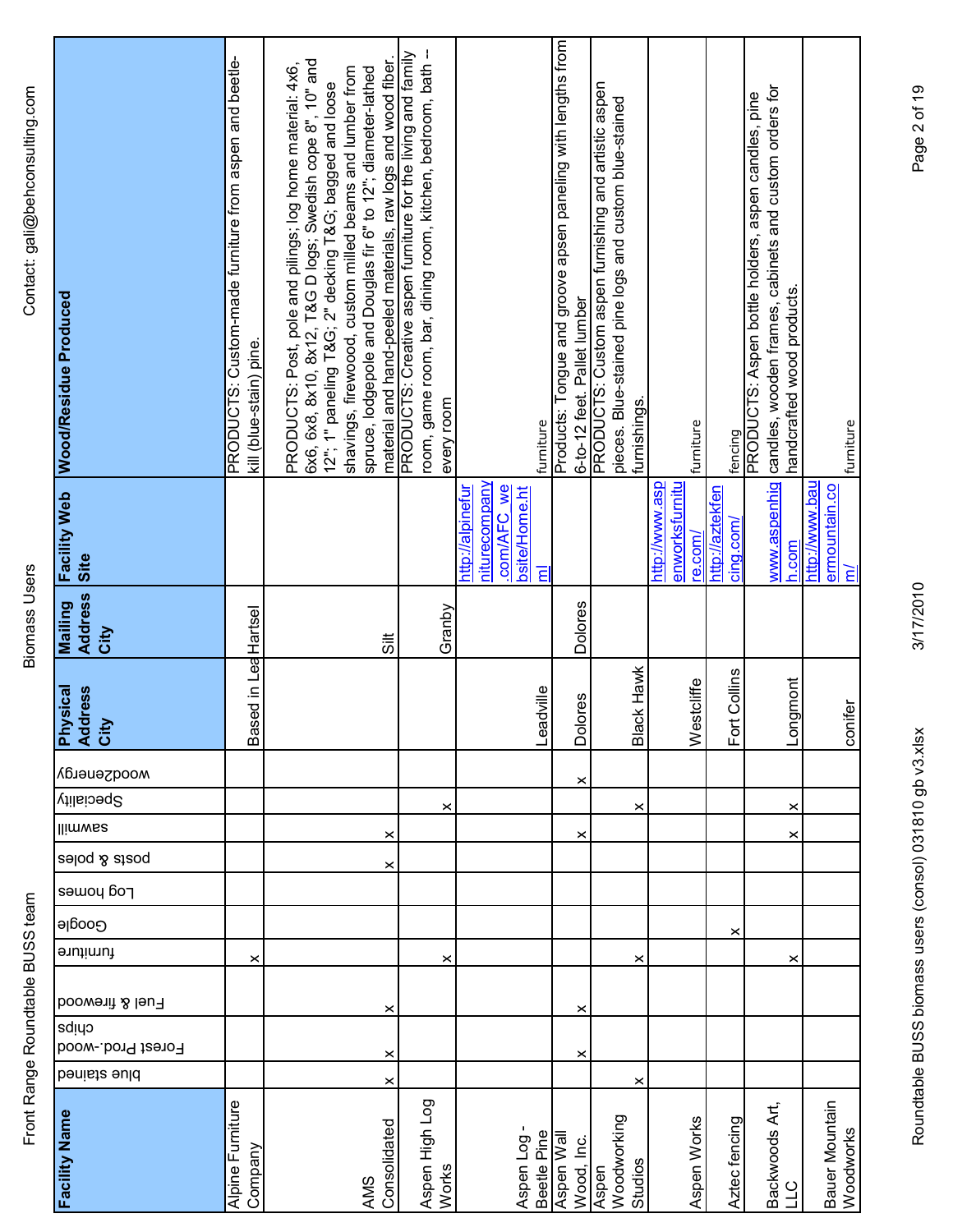Front Range Roundtable BUSS team Biomass Users Comass Users Comass Users Computers Contact: gali@behconsulting.com Front Range Roundtable BUSS team

**Biomass Users** 

| <b>Facility Name</b>                                     | benists suld   | cuips<br>Forest Prod.-wood | Fuel & firewood | furniture | Google | Log houses | aeloq & ateoq  | Speciality<br>llimwaa | wood2energy | <b>Physical</b><br><b>Address</b><br>City | Site<br><b>Address</b><br>Mailing<br>City |                                                   | Facility Web Wood/Residue Produced                                                                                                                                                                                 |
|----------------------------------------------------------|----------------|----------------------------|-----------------|-----------|--------|------------|----------------|-----------------------|-------------|-------------------------------------------|-------------------------------------------|---------------------------------------------------|--------------------------------------------------------------------------------------------------------------------------------------------------------------------------------------------------------------------|
| Beetlebench                                              | ×              |                            |                 |           |        |            |                |                       |             | Littleton                                 |                                           |                                                   | PRODUCTS: Garden benches, step stools/child's benches and<br>raised dog feeders -- all from beetle-kill pine.                                                                                                      |
| Beetlebench <sup>TM</sup>                                |                |                            |                 | ×         |        |            |                |                       |             | Littleton                                 |                                           |                                                   | PRODUCTS: Garden benches, step stools/child's benches and<br>raised dog feeders -- all from beetle-kill pine.                                                                                                      |
| <b>BLACK HILLS</b><br>W.N. CLARK<br>ELECTRIC-<br>STATION |                |                            |                 |           |        |            |                |                       | $\times$    | CANON<br>CITY                             | CANON CITY                                |                                                   | Electric utility                                                                                                                                                                                                   |
| Blue Ridge Log<br>Works                                  |                |                            |                 |           |        |            |                |                       |             | Collins<br>For                            |                                           | eridgelogfurnit<br>http://www.blu<br>ure.com/     | furniture                                                                                                                                                                                                          |
| Bough Mountain<br>Comforts                               | $\pmb{\times}$ |                            |                 | ×         |        |            |                | ×                     |             | Johnstown                                 |                                           |                                                   | furniture, paneling and specialty products such as construction<br>Aspen and blue-stained pine products in log furniture, custom<br>trim, wainscotting and custom art (shadow boxes, etc.)                         |
| Parks and Open<br>Boulder County<br>Space Dept.          |                |                            |                 |           |        |            |                |                       |             | Longmount                                 |                                           |                                                   | Institutional Wood Energy User                                                                                                                                                                                     |
| Brushaber Wood<br>Design                                 |                |                            |                 |           | ×      |            |                |                       |             |                                           | $\mathbf{\underline{\mathsf{X}}}$         | com/default.as<br>erwooddesign.<br>http://brushab | furniture                                                                                                                                                                                                          |
| Productions/Tree<br>Captain Jack<br>Service<br>Carey     |                | ×                          |                 |           |        |            |                |                       |             | Ophir                                     |                                           |                                                   | PRODUCTS: Firewood from fuels reductions and property<br>cleanup.                                                                                                                                                  |
| Carbon Forest<br>Strategies                              |                |                            |                 |           |        | ×          | $\pmb{\times}$ | $\pmb{\times}$        |             | Durango                                   |                                           |                                                   | Post & poles, as well as custom milling and dry kiln operations<br>development and turning them into sawmill products on sites.<br>PRODUCTS: Specializes in taking trees from mountain<br>(expected in late 2008). |
| Catlett Log<br>Homes                                     | ×              |                            |                 |           |        |            | $\times$       | $\times$              |             | Greeley                                   |                                           | www.cat-<br>logs.com                              | PRODUCTS: Handcrafted log homes, log accents, slab siding,<br>chinking/staining, manufactured log home assembly                                                                                                    |

Page 3 of 19

3/17/2010

Roundtable BUSS biomass users (consol) 031810 gb v3.xlsx 3/17/2010 Page 3 of 19<br>Roundtable BUSS Roundtable BUSS biomass users (consol) 031810 gb v3.xlsx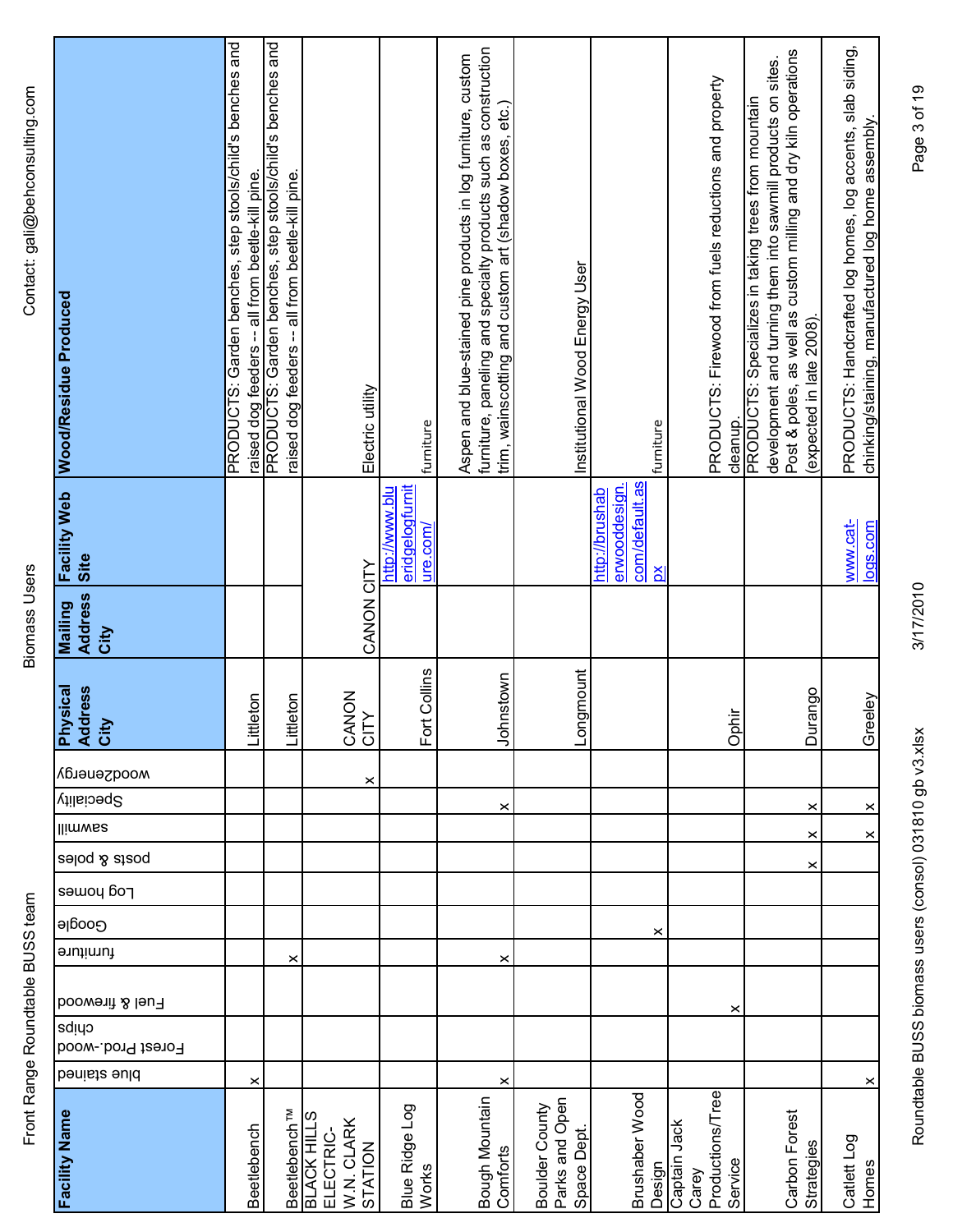**Biomass Users** 

| Wood/Residue Produced                    | decking                       | PRODUCTS: Blue-stained pine lumber, flooring, paneling and | molding. Wholesale only. | 8869-1-9-202     | Climbing High Inc. | PRODUCTS: Firewood in 14- to 16-inch lengths. Post and<br>poles, lengths as required | Colorado Renewable Resource Cooperative |                | furniture |                                  |                                              |                                 | decking      |                                | decking      |                                  | decking   | PRODUCTS: Unique wood carvings, statues, planters,<br>furniture, benches, lamps, canes and walking sticks |                   | furniture              |  |
|------------------------------------------|-------------------------------|------------------------------------------------------------|--------------------------|------------------|--------------------|--------------------------------------------------------------------------------------|-----------------------------------------|----------------|-----------|----------------------------------|----------------------------------------------|---------------------------------|--------------|--------------------------------|--------------|----------------------------------|-----------|-----------------------------------------------------------------------------------------------------------|-------------------|------------------------|--|
| <b>Facility Web</b><br>Site              | http://colorado<br>decks.net/ |                                                            |                          |                  |                    |                                                                                      | www.climbing<br>Winter Palnighinc.com   | http://www.coc | opa.com/  |                                  |                                              | oradodecks.co<br>http://www.col | ξ            | http://www.col<br>oradodeck.co | m/index.html | http://www.cdf<br>contracting.co | Е         |                                                                                                           | http://colifestyl | efurniture.com         |  |
| <b>Address</b><br><b>Mailing</b><br>City |                               |                                                            |                          |                  | Glenwood Spring    |                                                                                      |                                         |                |           |                                  |                                              |                                 |              |                                |              |                                  |           |                                                                                                           |                   |                        |  |
| <b>Physical</b><br>Address<br>City       | ğΓ<br>denv                    |                                                            |                          | Denver<br>Bailey |                    | Golden                                                                               |                                         |                |           | Boulder                          | Colorado<br>Springs                          |                                 | Denver       |                                | Aurora       |                                  |           | Kremmling                                                                                                 |                   | Loveland               |  |
| wood2energy                              |                               |                                                            |                          |                  |                    |                                                                                      |                                         |                |           |                                  |                                              |                                 |              |                                |              |                                  |           |                                                                                                           |                   |                        |  |
| <b>Speciality</b>                        |                               |                                                            |                          |                  |                    |                                                                                      |                                         |                |           |                                  |                                              |                                 |              |                                |              |                                  |           | $\pmb{\times}$                                                                                            |                   |                        |  |
| llimwaa                                  |                               |                                                            | $\times$                 | $\times$         | ×                  |                                                                                      | ×                                       |                |           |                                  |                                              |                                 |              |                                |              |                                  |           |                                                                                                           |                   |                        |  |
| səloq & atzoq                            |                               |                                                            |                          |                  | ×                  | ×                                                                                    | ×                                       |                |           |                                  |                                              |                                 |              |                                |              |                                  |           |                                                                                                           |                   |                        |  |
| Log house                                |                               |                                                            |                          |                  |                    |                                                                                      | $\times$                                |                |           |                                  |                                              |                                 |              |                                |              |                                  |           |                                                                                                           |                   |                        |  |
| Google                                   |                               |                                                            |                          |                  |                    |                                                                                      |                                         |                |           |                                  |                                              |                                 | ×            |                                | ×            |                                  | ×         |                                                                                                           |                   |                        |  |
| furniture                                |                               |                                                            |                          |                  |                    |                                                                                      |                                         |                |           |                                  |                                              |                                 |              |                                |              |                                  |           | ×                                                                                                         |                   |                        |  |
| Fuel & firewood                          |                               |                                                            |                          |                  | ×                  | ×                                                                                    |                                         |                |           |                                  |                                              |                                 |              |                                |              |                                  |           |                                                                                                           |                   |                        |  |
| cuips<br>Forest Prod.-wood               |                               |                                                            |                          |                  |                    |                                                                                      |                                         |                |           |                                  |                                              |                                 |              |                                |              |                                  |           |                                                                                                           |                   |                        |  |
| benists suld                             |                               |                                                            | ×                        | ×                |                    |                                                                                      | ×                                       |                |           |                                  |                                              |                                 |              |                                |              |                                  |           |                                                                                                           |                   |                        |  |
| <b>Facility Name</b>                     | CCC custom<br>homes           | Centennial                                                 | Wood Co., Inc.           | Chainsaw Bob     | Chambers, Inc.     | Clemans, Robert<br>J. and Baker,<br>Victoria                                         | Climbing High<br>c.                     |                | Cocopa    | Colorado custom<br>decks-Boulder | Colorado custom<br>decks-Colorado<br>Springs | Colorado custom                 | decks-Denver | Colorado deck,                 | andscape     | Colorado Decks                   | & Framing | Knotheads<br>Colorado                                                                                     | Colorado          | Furniture<br>_ifestyle |  |

Page 4 of 19

3/17/2010

Roundtable BUSS biomass users (consol) 031810 gb v3.xlsx 3/17/2010 9b v3.xlsx 3/17/2010 Page 4 of 19 Roundtable BUSS biomass users (consol) 031810 gb v3.xlsx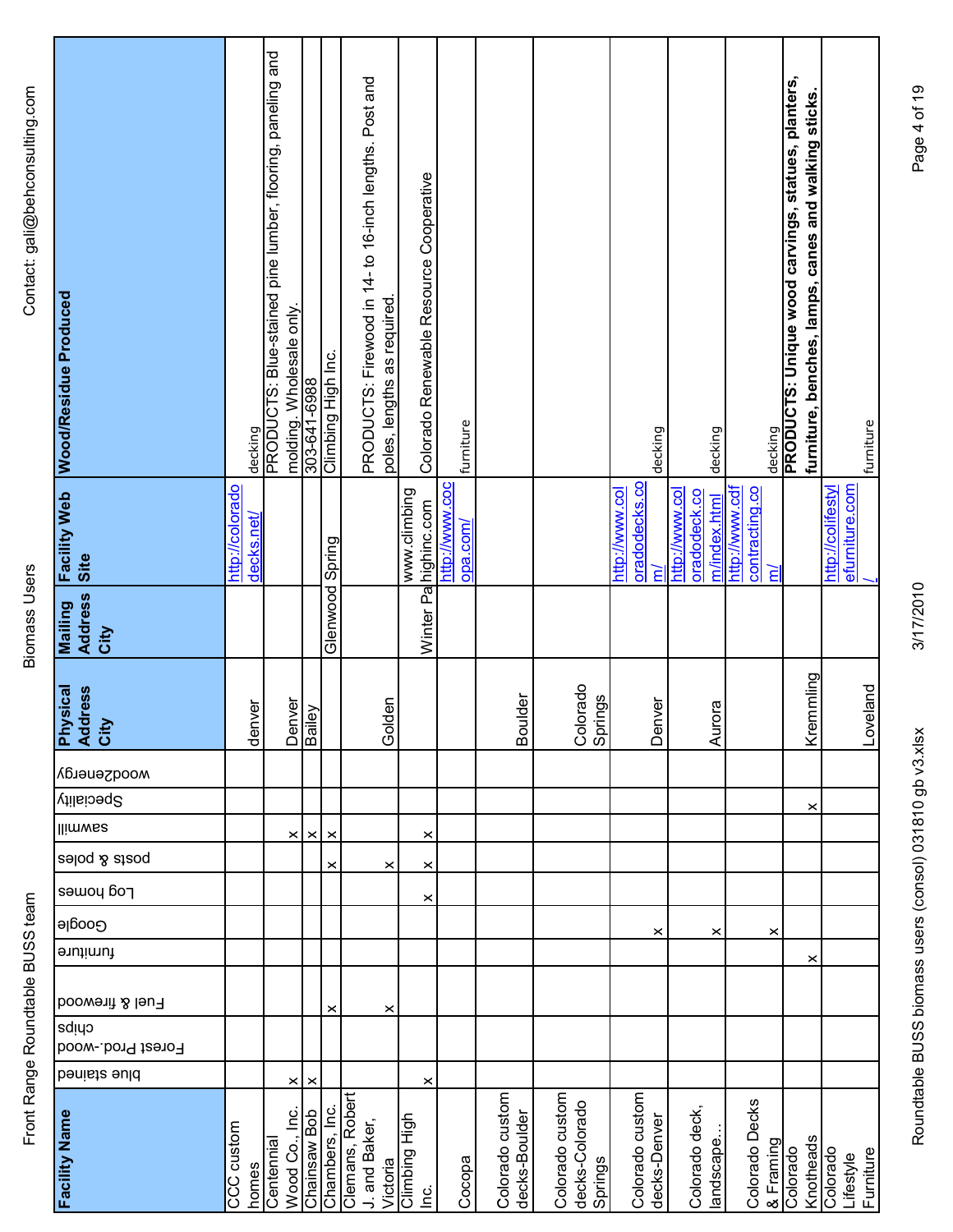**Biomass Users** 

| <b>Facility Name</b>                                         | benists suld   | cuips<br>Forest Prod.-wood | Fuel & firewood | furniture | <b>Google</b> | Log homes | seloq & atzoq | Speciality<br>llimwaa | wood2energy | <b>Physical</b><br><b>Address</b><br>City | <b>Address</b><br><b>Mailing</b><br>City | Site                                                          | Facility Web Wood/Residue Produced                                                                                                          |
|--------------------------------------------------------------|----------------|----------------------------|-----------------|-----------|---------------|-----------|---------------|-----------------------|-------------|-------------------------------------------|------------------------------------------|---------------------------------------------------------------|---------------------------------------------------------------------------------------------------------------------------------------------|
| redwood decks<br>Colorado                                    |                |                            |                 |           | ×             |           |               |                       |             | denver                                    |                                          | oradoredwood<br>http://www.col<br>decks.com/                  | decking                                                                                                                                     |
| Renewable<br>Resource<br>Colorado<br>Coalition               | ×              |                            |                 |           |               |           |               |                       |             |                                           | Hartsel                                  |                                                               | Corbin Woodworking                                                                                                                          |
| Cooperative<br>Renewable<br>Resource<br>Colorado             | $\pmb{\times}$ | ×                          |                 |           |               | ×<br>×    | ×             |                       |             | Hartsel                                   | Hartsel                                  |                                                               | Products: Chips, small-diameter, non-saw logs, post and poles,<br>firewood, blue-stain logs                                                 |
| CSU FACILITY<br>STATE UNIV<br><b>COLORADO</b><br><b>SVCS</b> |                |                            |                 |           |               |           |               |                       | ×           | <b>LLINS</b><br>FORT<br>COLLII            | FORT COLLINS                             |                                                               | Institutional Wood Energy User                                                                                                              |
| Woodworks<br>Colorado                                        |                |                            |                 |           |               |           |               |                       |             | Collins<br>For                            |                                          | oradowoodwor<br>http://www.col<br>ks.com/                     | decking                                                                                                                                     |
| Enterprises Inc<br>Columbine<br>Diamond                      |                |                            |                 |           |               |           |               |                       | ×           | Salida                                    | Salida                                   |                                                               | Sawmill                                                                                                                                     |
| Confluence<br>Energy                                         |                | $\times$                   |                 |           | $\times$      |           |               |                       |             | Kremmling                                 |                                          | fluenceenergy.<br>http://www.con<br>$com$                     | wood pellets                                                                                                                                |
| Woodworking<br>Corbin                                        | ×              |                            |                 | ×         |               |           | ×             | ×                     |             |                                           | Walden                                   | www.corbinwo<br>odworking.co<br>$\epsilon$                    | PRODUCTS: Custom cabinetry, furniture and architectural<br>millwork. Specializing in locally sourced beetle-kill pine.                      |
| Custom Fence &<br>Supply                                     |                |                            |                 |           |               |           |               |                       |             | Longmont                                  |                                          | http://www.cus<br>tomfencesuppl<br>y.com/home.a<br><b>SDX</b> | fencing                                                                                                                                     |
| Custom Log<br>Crafting                                       | ×              | ×                          |                 |           |               | $\times$  | $\times$      | $\times$              |             | Montrose                                  |                                          |                                                               | Beams, lumber, moldings, house logs, post & poles,<br>firewood, log homes, flooring paneling. Residential<br>forestry and logging services. |

3/17/2010

Roundtable BUSS biomass users (consol) 031810 gb v3.xlsx 3/17/2010 9b v3.xlsx 3/17/2010 Page 5 of 19 Roundtable BUSS biomass users (consol) 031810 gb v3.xlsx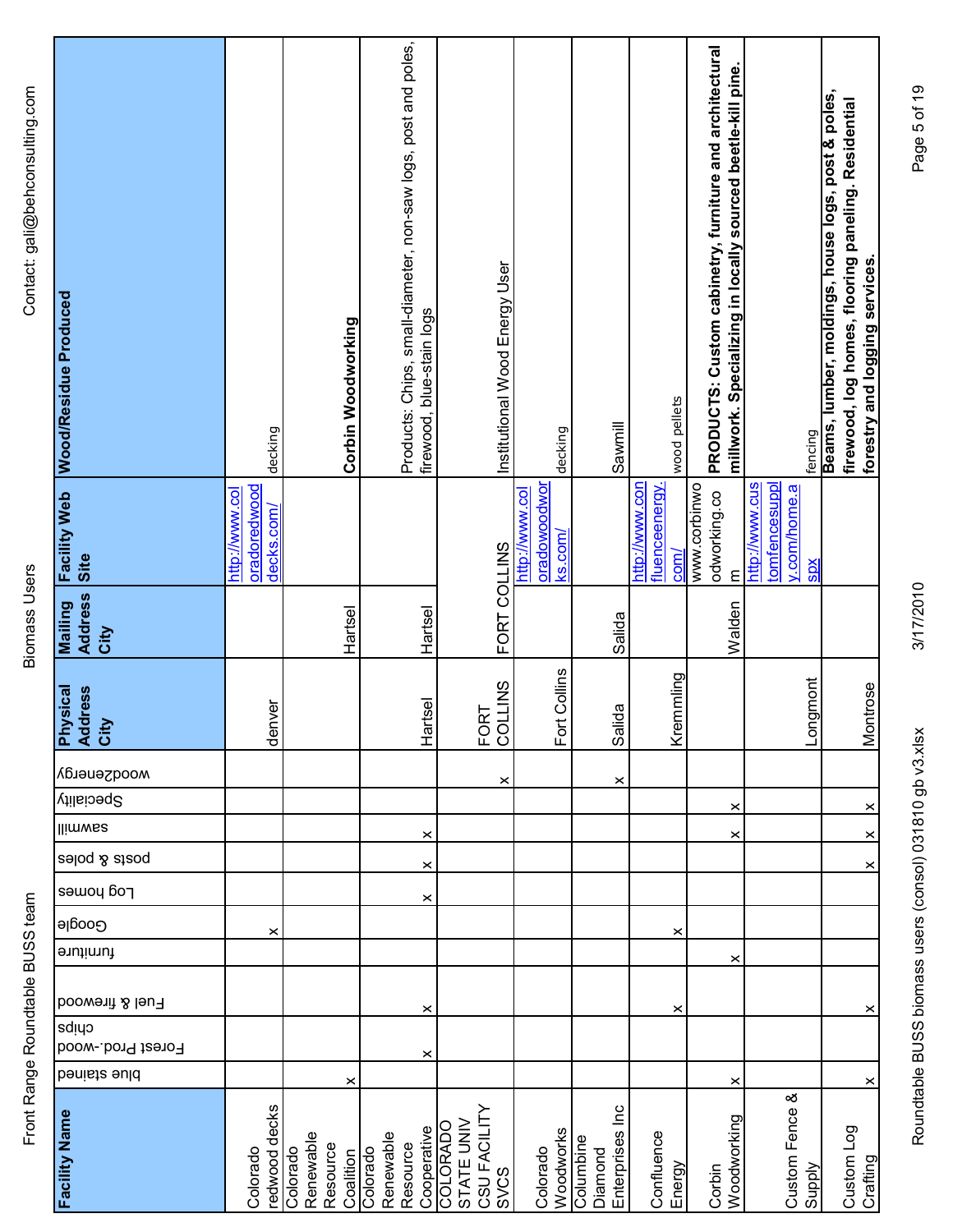**Biomass Users** 

| Mailing Facility Web Wood/Residue Produced | PRODUCTS: Firewood, primarily evergreen species, both<br>cured and green. Post & poles, rough and peeled, cut to<br>specifications. |                       | decking            |                | decking            | Sawmill, decking, Aspen tongue & groove interior paneling, | aspen furniture stock | Sawmill, decking, Aspen tongue & groove interior paneling, |          | beetle infested) lodgepole pine of all sizes, managed under<br>Some spruce and fir also available. Location is five miles<br>aspen furniture stock<br>PRODUCTS: Approximately 700 acres of clear (not pine<br>the CSFS's Forest Agricultural Property Tax program. | west of Leadville. Owners seeks buyers for both small- | and large-quantity contracts. Call Tom at 281-639-9357,<br>or email. | PRODUCTS: Lumber, house logs, firewood and posts and | poles.    | Sawmill                   |            |           | Sawmill<br>PRODUCTS: Posts and poles, lumber, firewood and house<br>logs. |             |         |                               | decking   |
|--------------------------------------------|-------------------------------------------------------------------------------------------------------------------------------------|-----------------------|--------------------|----------------|--------------------|------------------------------------------------------------|-----------------------|------------------------------------------------------------|----------|--------------------------------------------------------------------------------------------------------------------------------------------------------------------------------------------------------------------------------------------------------------------|--------------------------------------------------------|----------------------------------------------------------------------|------------------------------------------------------|-----------|---------------------------|------------|-----------|---------------------------------------------------------------------------|-------------|---------|-------------------------------|-----------|
| Site                                       |                                                                                                                                     | http://www.dec        | k1 <u>one.com/</u> | http://www.dec | kscolorado.co<br>ξ | www.deltatimb                                              | er.com                | www.deltatimb                                              | er.com   |                                                                                                                                                                                                                                                                    |                                                        |                                                                      |                                                      |           |                           |            |           |                                                                           |             |         | http://www.am<br>ericandreamd | ecks.net/ |
| <b>Address</b><br>City                     |                                                                                                                                     |                       |                    |                |                    |                                                            |                       |                                                            |          |                                                                                                                                                                                                                                                                    |                                                        |                                                                      |                                                      |           | Trinidad                  |            | Grand Jct |                                                                           |             |         |                               |           |
| <b>Physical</b><br><b>Address</b><br>City  |                                                                                                                                     | FORT COLLINS<br>Wheat | Ridge              |                |                    |                                                            | Delta                 |                                                            | Montrose |                                                                                                                                                                                                                                                                    |                                                        | Montgomery                                                           |                                                      | Divide    |                           | Grand      | Junction  | Moffat                                                                    |             | Boulder |                               | Denver    |
| wood2energy                                |                                                                                                                                     |                       |                    |                |                    |                                                            | $\times$              |                                                            | ×        |                                                                                                                                                                                                                                                                    |                                                        |                                                                      |                                                      |           |                           |            | ×         |                                                                           |             |         |                               |           |
| <b>Villaioeq</b> <sup>2</sup>              |                                                                                                                                     |                       |                    |                |                    |                                                            |                       |                                                            |          |                                                                                                                                                                                                                                                                    |                                                        |                                                                      |                                                      |           |                           |            |           |                                                                           |             |         |                               |           |
| llimwaa                                    |                                                                                                                                     |                       |                    |                |                    |                                                            | ×                     |                                                            | ×        |                                                                                                                                                                                                                                                                    |                                                        |                                                                      |                                                      | ×         |                           |            | ×         |                                                                           |             |         |                               |           |
| asloq & atzoq                              |                                                                                                                                     | ×                     |                    |                |                    |                                                            |                       |                                                            |          |                                                                                                                                                                                                                                                                    |                                                        | ×                                                                    |                                                      | ×         |                           |            | ×         |                                                                           |             |         |                               |           |
| Log homes                                  |                                                                                                                                     |                       |                    |                |                    |                                                            |                       |                                                            |          |                                                                                                                                                                                                                                                                    |                                                        |                                                                      |                                                      |           |                           |            | ×         | ×                                                                         |             |         |                               |           |
| Google                                     |                                                                                                                                     |                       |                    |                |                    |                                                            |                       |                                                            |          |                                                                                                                                                                                                                                                                    |                                                        |                                                                      |                                                      |           |                           |            |           |                                                                           |             |         |                               |           |
| furniture                                  |                                                                                                                                     |                       |                    |                |                    |                                                            | ×                     |                                                            | ×        |                                                                                                                                                                                                                                                                    |                                                        |                                                                      |                                                      |           |                           |            |           |                                                                           |             |         |                               |           |
| Fuel & firewood                            |                                                                                                                                     | ×                     |                    |                |                    |                                                            | $\times$              |                                                            | ×        |                                                                                                                                                                                                                                                                    |                                                        | ×                                                                    |                                                      | ×         |                           |            | ×         | ×                                                                         |             |         |                               |           |
| cuipa<br>Forest Prod.-wood                 |                                                                                                                                     |                       |                    |                |                    |                                                            | $\times$              |                                                            | ×        |                                                                                                                                                                                                                                                                    |                                                        |                                                                      |                                                      |           |                           |            |           |                                                                           |             |         |                               |           |
| benists suld                               |                                                                                                                                     |                       |                    |                |                    |                                                            |                       |                                                            |          |                                                                                                                                                                                                                                                                    |                                                        |                                                                      |                                                      | ×         |                           |            | ×         |                                                                           |             |         |                               |           |
| <b>Facility Name</b>                       | Daniel Beveridge                                                                                                                    |                       | Deck1one           |                | Decks Colorado     | Delta Timber                                               | Company-Delta         | Delta Timber<br>Company-                                   | Montrose |                                                                                                                                                                                                                                                                    | Dinero Mining                                          | Properties, LLC<br>tree farmer)                                      | Divide Timber                                        | <u>ic</u> | Dochter Lumber<br>Sawmill | Doug Jones | Sawmill   | Drake, Richard                                                            | Dream Decks | Boulder | Dream Decks-                  | Denver    |

Page 6 of 19

Roundtable BUSS biomass users (consol) 031810 gb v3.xlsx 3/17/2010 9b v3.xlsx 3/17/2010 Page 6 of 19 Roundtable BUSS biomass users (consol) 031810 gb v3.xlsx

3/17/2010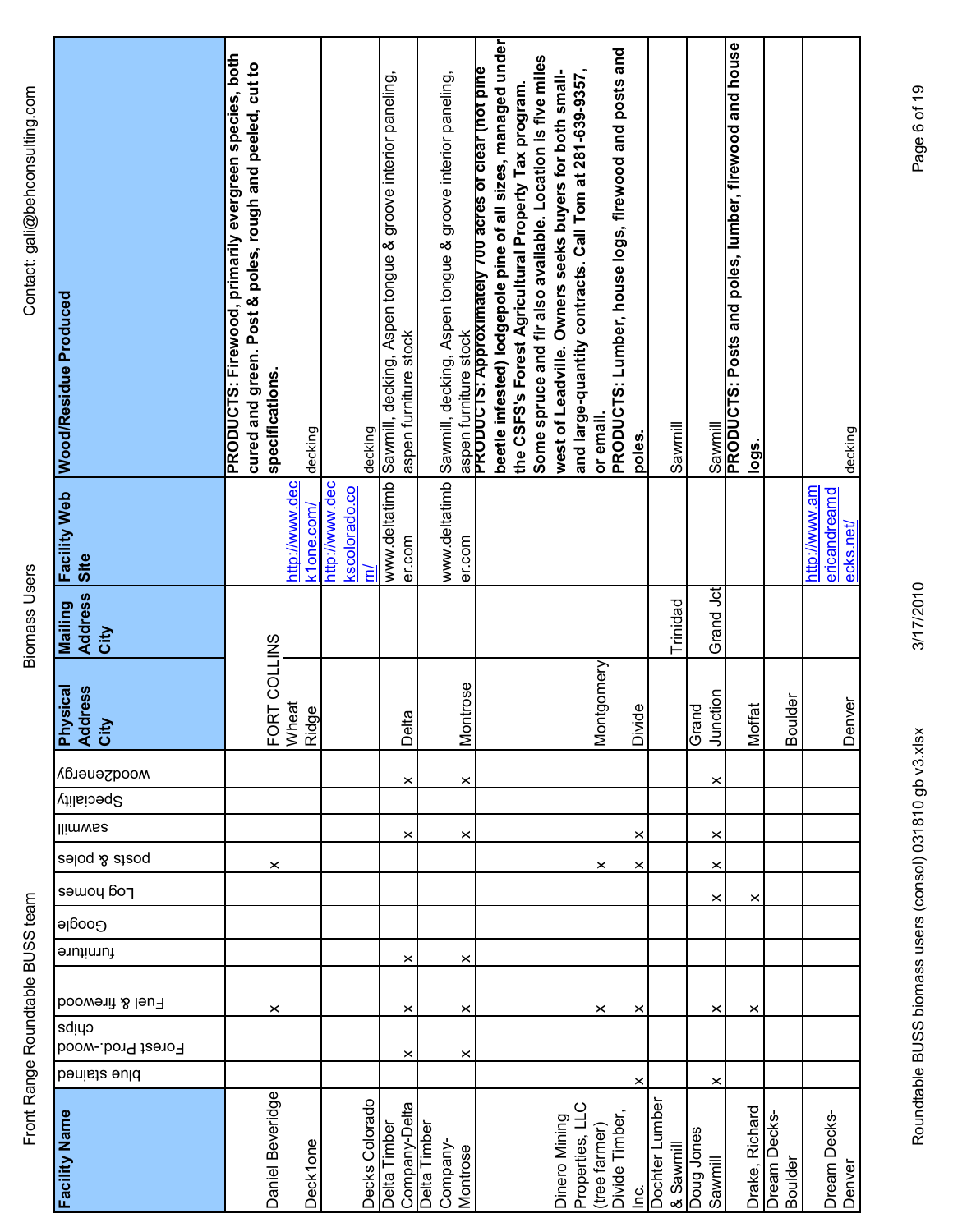**Biomass Users** 

| Facility Web Wood/Residue Produced            | decking                             | custom flooring paneling and molding. Service provided<br>PRODUCTS: Beetle-kill, blue-stained pine, kiln-dried for<br>www.ecowood to pick up logs from customers and return kiln-dried<br>milled products. | PRODUCTS:                        | PRODUCTS: Firewood and wood chips | PRODUCTS: Log buildings, sheds, outbuildings and | decks. Buck and | PRODUCTS: Hand-crafted log homes, timber-frame<br>homes, log furniture and sawmill timbers. | <b>PRODUCTS: Rails and fencing operations. Firewood,</b><br>posts and poles. logs and | PRODUCTS: Timber-frame homes, barns and additions. | sawmill                              | <b>PRODUCTS: Log homes. Timber-framed homes, barns and</b><br>sheds. Stick-framed homes, custom log work -- stairs, | railings, trim, etc. | PRODUCTS: Post & poles, sawlogs and firewood. | Products: Post & poles. Sawlogs, firewood, wood chips. | PRODUCTS: Split firewood, mostly evergreen species,<br>both cured and green. |
|-----------------------------------------------|-------------------------------------|------------------------------------------------------------------------------------------------------------------------------------------------------------------------------------------------------------|----------------------------------|-----------------------------------|--------------------------------------------------|-----------------|---------------------------------------------------------------------------------------------|---------------------------------------------------------------------------------------|----------------------------------------------------|--------------------------------------|---------------------------------------------------------------------------------------------------------------------|----------------------|-----------------------------------------------|--------------------------------------------------------|------------------------------------------------------------------------------|
| Site                                          | http://www.dur<br>angodecks.co<br>ξ | sales.com                                                                                                                                                                                                  |                                  |                                   | focusedonthef                                    | orest.com       |                                                                                             |                                                                                       | www.framewor<br>kstimber.com                       | http://www.frlc<br>0.00 <sub>m</sub> | www.GDS123.                                                                                                         | com                  |                                               |                                                        |                                                                              |
| <b>Address</b><br>Mailing<br>City             |                                     | Frasier                                                                                                                                                                                                    |                                  | Salida                            |                                                  |                 |                                                                                             | Steamboat Springs                                                                     |                                                    |                                      |                                                                                                                     |                      |                                               | Hartsel                                                | <b>CO</b>                                                                    |
| Physical<br><b>ress</b><br><b>Add</b><br>City | Durango                             |                                                                                                                                                                                                            | <u>Longmont</u>                  |                                   |                                                  | ۵Ę<br>Wald      | Montrose                                                                                    |                                                                                       | FORT COLLINS                                       | Lakewood                             |                                                                                                                     | Conifer              | George<br>Lake                                | Hartsel                                                | tcliffe<br>West                                                              |
| wooqzeuergy                                   |                                     |                                                                                                                                                                                                            |                                  |                                   |                                                  |                 |                                                                                             |                                                                                       |                                                    |                                      |                                                                                                                     |                      |                                               |                                                        |                                                                              |
| <b>Speciality</b>                             |                                     | ×                                                                                                                                                                                                          |                                  |                                   |                                                  |                 | ×                                                                                           |                                                                                       |                                                    |                                      |                                                                                                                     | ×                    |                                               |                                                        |                                                                              |
| llimwaa                                       |                                     | ×                                                                                                                                                                                                          |                                  |                                   |                                                  | ×               | ×                                                                                           |                                                                                       | ×                                                  |                                      |                                                                                                                     | ×                    |                                               |                                                        |                                                                              |
| posts & poles                                 |                                     |                                                                                                                                                                                                            |                                  |                                   |                                                  | ×               |                                                                                             |                                                                                       |                                                    |                                      |                                                                                                                     |                      | ×                                             | ×                                                      |                                                                              |
| Log houses                                    |                                     | ×                                                                                                                                                                                                          |                                  |                                   |                                                  | ×               | ×                                                                                           |                                                                                       | ×                                                  |                                      |                                                                                                                     |                      |                                               |                                                        |                                                                              |
| Google                                        | ×                                   |                                                                                                                                                                                                            |                                  |                                   |                                                  |                 |                                                                                             |                                                                                       |                                                    |                                      |                                                                                                                     |                      |                                               |                                                        |                                                                              |
| furniture                                     |                                     |                                                                                                                                                                                                            |                                  |                                   |                                                  |                 | ×                                                                                           |                                                                                       |                                                    |                                      |                                                                                                                     |                      |                                               |                                                        |                                                                              |
| Fuel & firewood                               |                                     |                                                                                                                                                                                                            |                                  | ×                                 |                                                  |                 |                                                                                             |                                                                                       |                                                    |                                      |                                                                                                                     |                      | ×                                             | $\times$                                               |                                                                              |
| cuips<br>Forest Prod.-wood                    |                                     |                                                                                                                                                                                                            |                                  |                                   |                                                  |                 |                                                                                             |                                                                                       |                                                    |                                      |                                                                                                                     |                      |                                               | ×                                                      |                                                                              |
| benists suld                                  |                                     | $\times$                                                                                                                                                                                                   |                                  |                                   |                                                  | ×               | ×                                                                                           |                                                                                       |                                                    |                                      |                                                                                                                     |                      |                                               |                                                        |                                                                              |
| <b>Facility Name</b>                          | Durango Decks                       | Eco Wood Sales                                                                                                                                                                                             | Energy Partners<br>Environmental | Fire Ready                        | Focused on the                                   | Forest, LLC     | Forest Classics<br>Ltd.                                                                     | Fuelwood<br>Foxfire                                                                   | Frameworks<br>Timber                               | Front Range<br>Lumber                | Construction<br>GDS                                                                                                 | ن<br>ا               | Gray Brothers<br>Logging                      | Enterprises, LLC<br>Gray Fox                           | Green Hermit<br>$L_{\rm C}$                                                  |

3/17/2010

Roundtable BUSS biomass users (consol) 031810 gb v3.xlsx 3/17/2010 9b v3.xlsx 3/17/2010 Page 7 of 19 Roundtable BUSS biomass users (consol) 031810 gb v3.xlsx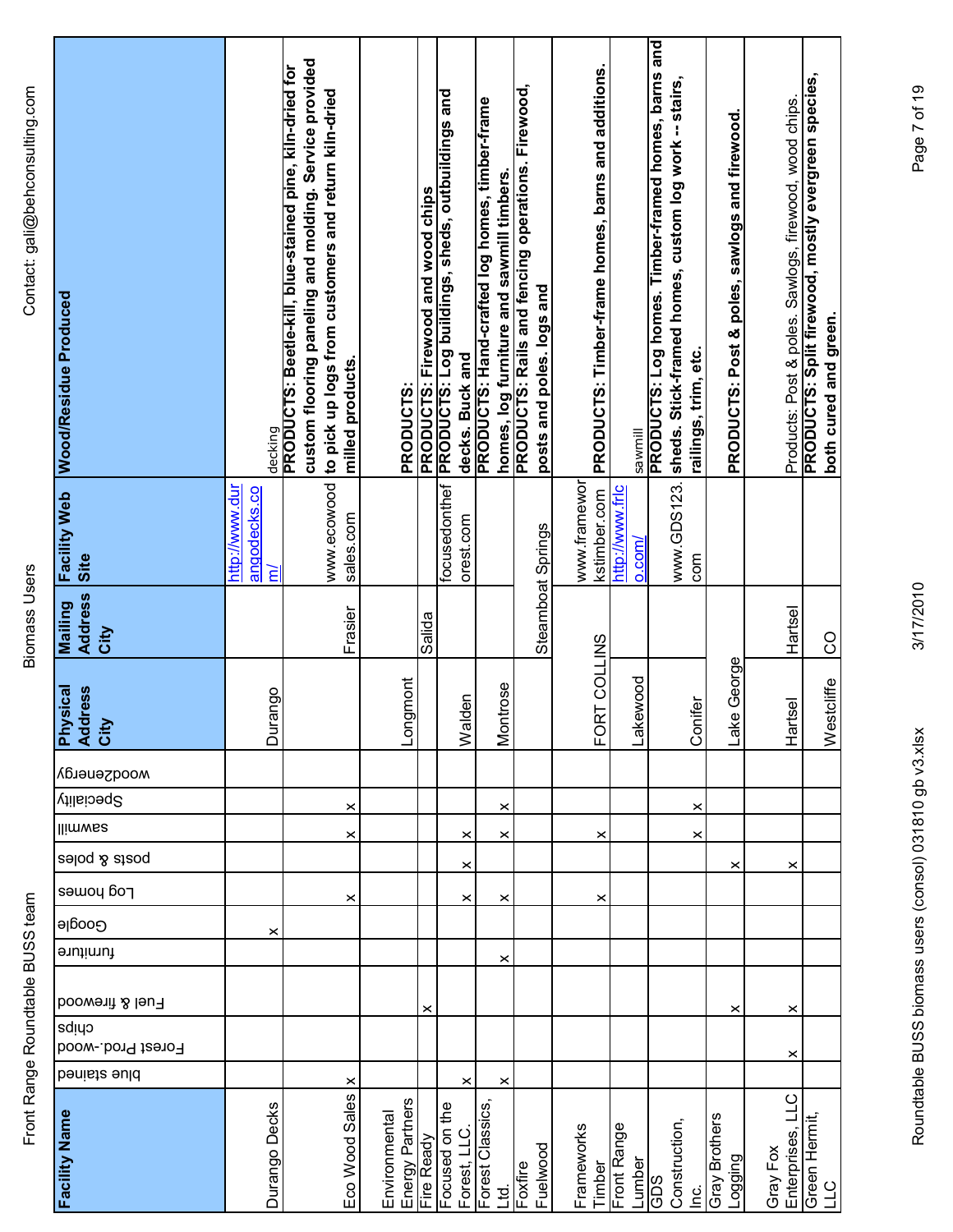**Biomass Users** 

| Contact: gali@behconsulting.com  | <b>Wood/Residue Produced</b>                     | feet), 1/4-cord and 1/3-cord. Delivered and stacked in the<br>PRODUCTS: Bulk firewood by the full cord (128 cubic<br>Aspen and Vail areas. Lodgepole and fruit tree wood<br>always available. Other types of wood may become<br>available on request. Discounts for multiple cords. | Products: Roughcut lumber and beams up to 24 feet, rustic log<br>siding, D-log house logs | 303-570-2962                 | logs, Milled tongue & groove D-logs, Milled Swedish cope<br>PRODUCTS: LOG HOME PACKAGES; Natural knotty D-<br>natural knotty-full round character logs, Timber Frame<br>logs, hand-crafted full-round milled logs, hand-crafted<br>homes and timber accents. | furniture                            | Log and timber-frame homes and all woodwork that goes<br>with them: stairs, railing, doors, cabinets, trim, etc. | 6x6s, 8x8s and custom-cut beams, many with blue-stained<br>www.harduplu firewood. Custom orders for hearths, table tops, benches,<br>under forest management guidelines set by the Colorado<br>products of rough-cut lumber includes 1x6s, 2x4s, 4x4s,<br>wood throughout. Other products include mantles, barn<br>State Forest Service. Products include saw logs, house<br>poles, building timbers, log accent (character logs) and<br>logs and character logs. Fence products include round<br>PRODUCTS: More than 46 years experience in logging<br>posts and poles and hand-peeled materials. Sawmill<br>etc. |
|----------------------------------|--------------------------------------------------|-------------------------------------------------------------------------------------------------------------------------------------------------------------------------------------------------------------------------------------------------------------------------------------|-------------------------------------------------------------------------------------------|------------------------------|--------------------------------------------------------------------------------------------------------------------------------------------------------------------------------------------------------------------------------------------------------------|--------------------------------------|------------------------------------------------------------------------------------------------------------------|--------------------------------------------------------------------------------------------------------------------------------------------------------------------------------------------------------------------------------------------------------------------------------------------------------------------------------------------------------------------------------------------------------------------------------------------------------------------------------------------------------------------------------------------------------------------------------------------------------------------|
|                                  | <b>Facility Web</b><br>Site                      |                                                                                                                                                                                                                                                                                     |                                                                                           |                              | www.BeGreen<br>BuildBlue.com                                                                                                                                                                                                                                 | http://www.hm<br><u>designs.biz/</u> |                                                                                                                  | Tabernast mber.com                                                                                                                                                                                                                                                                                                                                                                                                                                                                                                                                                                                                 |
| <b>Biomass Users</b>             | <b>Address</b><br>Mailing<br>City                |                                                                                                                                                                                                                                                                                     |                                                                                           |                              |                                                                                                                                                                                                                                                              |                                      | Eagle                                                                                                            |                                                                                                                                                                                                                                                                                                                                                                                                                                                                                                                                                                                                                    |
|                                  | ddress<br>hysical<br><b>Aip<br/>Napy</b><br>Orby | Carbondale                                                                                                                                                                                                                                                                          | estcliffe<br>≥                                                                            | <b>Buena Vista</b>           | Granby                                                                                                                                                                                                                                                       | lizabeth<br>匝                        |                                                                                                                  |                                                                                                                                                                                                                                                                                                                                                                                                                                                                                                                                                                                                                    |
|                                  | wooqzeuergy                                      |                                                                                                                                                                                                                                                                                     |                                                                                           |                              |                                                                                                                                                                                                                                                              |                                      |                                                                                                                  |                                                                                                                                                                                                                                                                                                                                                                                                                                                                                                                                                                                                                    |
|                                  | Speciality                                       |                                                                                                                                                                                                                                                                                     | ×                                                                                         | ×                            | ×                                                                                                                                                                                                                                                            |                                      |                                                                                                                  | ×                                                                                                                                                                                                                                                                                                                                                                                                                                                                                                                                                                                                                  |
|                                  | llimwaa                                          |                                                                                                                                                                                                                                                                                     | ×                                                                                         | ×                            | ×                                                                                                                                                                                                                                                            |                                      |                                                                                                                  | ×                                                                                                                                                                                                                                                                                                                                                                                                                                                                                                                                                                                                                  |
|                                  | posts & poles                                    |                                                                                                                                                                                                                                                                                     | ×                                                                                         | ×                            | ×                                                                                                                                                                                                                                                            |                                      |                                                                                                                  | ×                                                                                                                                                                                                                                                                                                                                                                                                                                                                                                                                                                                                                  |
|                                  | Log homes                                        |                                                                                                                                                                                                                                                                                     | ×                                                                                         | ×                            | $\times$                                                                                                                                                                                                                                                     |                                      |                                                                                                                  | ×                                                                                                                                                                                                                                                                                                                                                                                                                                                                                                                                                                                                                  |
|                                  | ၉၀၀၀ျ                                            |                                                                                                                                                                                                                                                                                     |                                                                                           |                              |                                                                                                                                                                                                                                                              |                                      |                                                                                                                  |                                                                                                                                                                                                                                                                                                                                                                                                                                                                                                                                                                                                                    |
|                                  | furniture                                        |                                                                                                                                                                                                                                                                                     | ×                                                                                         |                              | ×                                                                                                                                                                                                                                                            |                                      | ×                                                                                                                |                                                                                                                                                                                                                                                                                                                                                                                                                                                                                                                                                                                                                    |
| Front Range Roundtable BUSS team | Fuel & firewood                                  | ×                                                                                                                                                                                                                                                                                   | ×                                                                                         |                              |                                                                                                                                                                                                                                                              |                                      | ×                                                                                                                | ×                                                                                                                                                                                                                                                                                                                                                                                                                                                                                                                                                                                                                  |
|                                  | cuips<br>Forest Prod.-wood                       |                                                                                                                                                                                                                                                                                     | ×                                                                                         |                              |                                                                                                                                                                                                                                                              |                                      |                                                                                                                  |                                                                                                                                                                                                                                                                                                                                                                                                                                                                                                                                                                                                                    |
|                                  | benists ould                                     |                                                                                                                                                                                                                                                                                     | ×                                                                                         | ×                            |                                                                                                                                                                                                                                                              |                                      |                                                                                                                  | ×                                                                                                                                                                                                                                                                                                                                                                                                                                                                                                                                                                                                                  |
|                                  | <b>Facility Name</b>                             | GreenGrass<br>Project LLC                                                                                                                                                                                                                                                           | Wood Products<br>Forestry and<br>Greenleaf<br>ن<br>⊇                                      | GreenTree LLC<br>Buena Vista | GreenWay, LLC-<br>Granby                                                                                                                                                                                                                                     | H&M Designs                          | Handcrafted Log<br>& Timber Inc                                                                                  | Hard Up Lumber                                                                                                                                                                                                                                                                                                                                                                                                                                                                                                                                                                                                     |

Page 8 of 19

3/17/2010

Roundtable BUSS biomass users (consol) 031810 gb v3.xlsx 3/17/2010 9b v3.xlsx 3/17/2010 Page 8 of 19 Roundtable BUSS biomass users (consol) 031810 gb v3.xlsx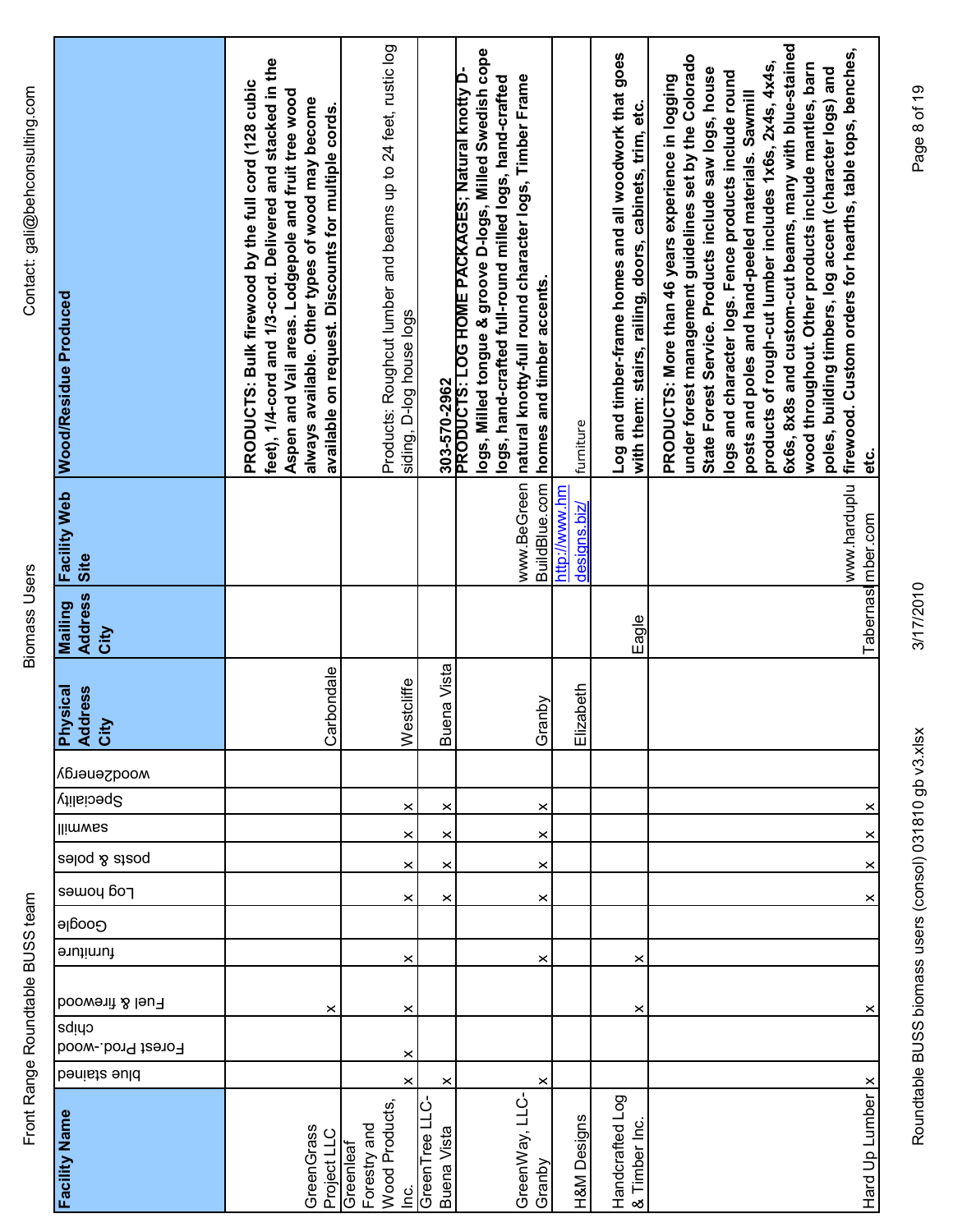**Biomass Users** 

| Facility Web Wood/Residue Produced     | Sawmill                        | furniture stock, log homes, flooring, siding and beams.<br>PRODUCTS: Lumber, logs, specialty wood products, | furniture                                           | Roughcut lumber and custom milling. Sheds, pole barns,<br>Specialty milled products up to 24-inches wide to 20-feet<br>barns, play houses and custom buildings. Split firewood<br>long. Handmade wood furniture and log furniture.<br>and slab firewood. Posts and poles. | Fax 303 258-3179                       | Wood-based manufacturer          | Sawmill                        | Products: Cants (landscaping ties), animal bedding, mulch,<br>firewood. | 303-271-5986                   | Ponderosa pines and larger transplants (you provide tree<br>Firewood, cut or cut your own on 80-acre lot. Seedling<br>PRODUCTS: Post & poles for ranch-style fencing.<br>spade.) |
|----------------------------------------|--------------------------------|-------------------------------------------------------------------------------------------------------------|-----------------------------------------------------|---------------------------------------------------------------------------------------------------------------------------------------------------------------------------------------------------------------------------------------------------------------------------|----------------------------------------|----------------------------------|--------------------------------|-------------------------------------------------------------------------|--------------------------------|----------------------------------------------------------------------------------------------------------------------------------------------------------------------------------|
| Site                                   |                                | www.hesterslo<br>gandlumber.c<br>mo                                                                         | <b>hcountryfurnitu</b><br>http://www.hig<br>re.com/ |                                                                                                                                                                                                                                                                           |                                        |                                  |                                |                                                                         |                                |                                                                                                                                                                                  |
| <b>Address</b><br>Mailing<br>City      | Evergreen                      |                                                                                                             |                                                     |                                                                                                                                                                                                                                                                           | Nederland                              | Bayfield                         | Montrose                       |                                                                         |                                |                                                                                                                                                                                  |
| <b>Lessical</b><br>ress<br>Add<br>City | Evergreen                      | Kremmling                                                                                                   | Breckenridg<br>$\pmb{\mathbb{O}}$                   | Cedaredge                                                                                                                                                                                                                                                                 |                                        | $\frac{1}{2}$<br>Bayfi           | trose<br><b>Mont</b>           | Trinidad                                                                | Golden                         | Elizabeth                                                                                                                                                                        |
| wooqgeuergy                            |                                |                                                                                                             |                                                     |                                                                                                                                                                                                                                                                           |                                        | ×                                | ×                              |                                                                         |                                |                                                                                                                                                                                  |
| <b>Speciality</b>                      |                                | $\times$                                                                                                    |                                                     | ×                                                                                                                                                                                                                                                                         |                                        |                                  |                                |                                                                         |                                |                                                                                                                                                                                  |
| llimwaa                                |                                | $\times$                                                                                                    |                                                     | ×                                                                                                                                                                                                                                                                         |                                        |                                  |                                | ×                                                                       |                                |                                                                                                                                                                                  |
| posts & poles                          |                                |                                                                                                             |                                                     | ×                                                                                                                                                                                                                                                                         |                                        |                                  |                                |                                                                         | ×                              |                                                                                                                                                                                  |
| Log houes                              |                                | $\boldsymbol{\times}$                                                                                       |                                                     |                                                                                                                                                                                                                                                                           |                                        |                                  |                                |                                                                         |                                |                                                                                                                                                                                  |
| Google                                 |                                |                                                                                                             |                                                     |                                                                                                                                                                                                                                                                           |                                        |                                  |                                |                                                                         |                                |                                                                                                                                                                                  |
| furniture                              |                                | ×                                                                                                           |                                                     | ×                                                                                                                                                                                                                                                                         |                                        |                                  |                                |                                                                         |                                |                                                                                                                                                                                  |
| Fuel & firewood                        |                                |                                                                                                             |                                                     |                                                                                                                                                                                                                                                                           |                                        |                                  |                                | ×                                                                       | ×                              |                                                                                                                                                                                  |
| cuips<br>Forest Prod.-wood             |                                |                                                                                                             |                                                     |                                                                                                                                                                                                                                                                           |                                        |                                  |                                |                                                                         |                                |                                                                                                                                                                                  |
| benists suld                           |                                | ×                                                                                                           |                                                     |                                                                                                                                                                                                                                                                           |                                        |                                  |                                | ×                                                                       |                                |                                                                                                                                                                                  |
| <b>Facility Name</b>                   | Hayden Forest<br>Products, LLC | Hester's Log &<br>Lumber Co.                                                                                | High Country<br>Furniture &<br>Gallery              | High Lonesome<br>だい                                                                                                                                                                                                                                                       | Firewood and<br>High Timber<br>_ogging | Horse Logging &<br>Farming Co-op | Resources LLC<br>Intermountain | Management<br>Jacobson's<br>Timber                                      | Jefferson County<br>Open Space | Jeffrey S.<br>Rodden                                                                                                                                                             |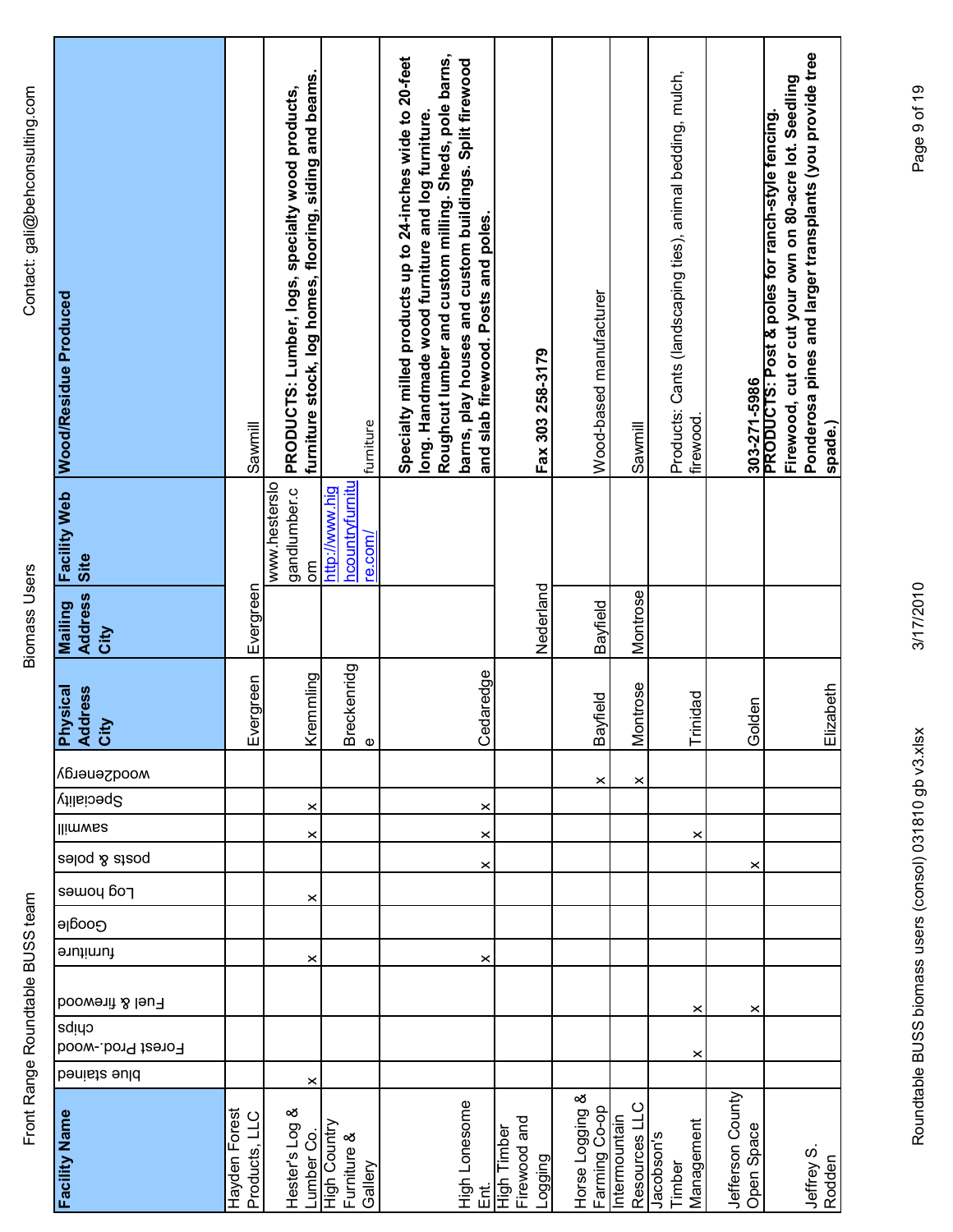| Š<br>-<br>7                           |
|---------------------------------------|
| $\frac{1}{2}$<br>$\ddot{\phantom{a}}$ |
| š<br>١<br>Į                           |
| ،<br>٥                                |

| Facility Web Wood/Residue Produced        | 303-567-2202                           | PRODUCTS: Firewood, house logs, saw logs, post & poles<br>and character/furniture logs. | Products: House logs and log home construction material,<br>including beetle-kill logs | pilot                        |                      | paneling, trim and other finish products. Posts and poles,<br>PRODUCTS: Beetle-kill (blue-stained) furniture, flooring,<br>log home construction materials and firewood. | T19-290-3810 (cell)  | furniture                       | decking                       | PRODUCTS: Mill Creek uses slash from beetle-kill pine to<br>create Mill Creek Soil Primer <sup>TM</sup> and Dirty Jobs' <sup>TM</sup> Hand<br>Soap, both of which are regionally distributed. | Products: Rough-cut lumber, tre stakes, sawdust, wood chips,<br>landscaping timber | Products: Morgan Timber Products handles only sustainable,<br>renewable locally produced |
|-------------------------------------------|----------------------------------------|-----------------------------------------------------------------------------------------|----------------------------------------------------------------------------------------|------------------------------|----------------------|--------------------------------------------------------------------------------------------------------------------------------------------------------------------------|----------------------|---------------------------------|-------------------------------|-----------------------------------------------------------------------------------------------------------------------------------------------------------------------------------------------|------------------------------------------------------------------------------------|------------------------------------------------------------------------------------------|
| Site                                      |                                        |                                                                                         |                                                                                        |                              |                      |                                                                                                                                                                          |                      | dicinewolf.com<br>http://www.me | http://www.me<br>sabuilt.com/ |                                                                                                                                                                                               |                                                                                    |                                                                                          |
| <b>Address</b><br><b>Mailing</b><br>City  |                                        |                                                                                         | $\ddot{5}$                                                                             | Broomfield                   | Fraser               |                                                                                                                                                                          |                      |                                 |                               |                                                                                                                                                                                               | Steamboat Springs                                                                  |                                                                                          |
| <b>Physical</b><br><b>Address</b><br>City | <b>PO</b>                              | kins<br>Watl                                                                            | $\frac{1}{5}$                                                                          | Broomfield                   |                      |                                                                                                                                                                          | Lakewood<br>Fountain | <b>Aspen</b>                    |                               | Berthoud                                                                                                                                                                                      | Steamboat                                                                          | COLLINS<br>Springs<br>FORT                                                               |
| wooqzeuergy                               |                                        |                                                                                         |                                                                                        |                              | ×                    |                                                                                                                                                                          |                      |                                 |                               |                                                                                                                                                                                               |                                                                                    |                                                                                          |
| <b>Speciality</b>                         | $\times$                               |                                                                                         |                                                                                        |                              |                      |                                                                                                                                                                          |                      |                                 |                               | ×                                                                                                                                                                                             |                                                                                    |                                                                                          |
| llimwaa                                   | $\times$                               |                                                                                         | $\times$                                                                               |                              |                      |                                                                                                                                                                          | $\times$<br>×        |                                 |                               |                                                                                                                                                                                               | $\times$                                                                           |                                                                                          |
| aeloq & atzoq                             | ×                                      | ×                                                                                       | $\times$                                                                               |                              |                      |                                                                                                                                                                          | $\times$<br>$\times$ |                                 |                               |                                                                                                                                                                                               | ×                                                                                  |                                                                                          |
| Log bouse                                 | ×                                      |                                                                                         | ×                                                                                      |                              |                      |                                                                                                                                                                          | $\times$<br>×        |                                 |                               |                                                                                                                                                                                               |                                                                                    |                                                                                          |
| Google<br>furniture                       |                                        |                                                                                         |                                                                                        |                              |                      |                                                                                                                                                                          |                      |                                 | ×                             |                                                                                                                                                                                               |                                                                                    |                                                                                          |
|                                           |                                        |                                                                                         |                                                                                        |                              |                      |                                                                                                                                                                          | ×                    |                                 |                               |                                                                                                                                                                                               |                                                                                    |                                                                                          |
| Fuel & firewood                           | ×                                      | ×                                                                                       | ×                                                                                      |                              |                      |                                                                                                                                                                          | $\times$<br>×        |                                 |                               |                                                                                                                                                                                               |                                                                                    |                                                                                          |
| cuips<br>Forest Prod.-wood                |                                        |                                                                                         |                                                                                        |                              |                      |                                                                                                                                                                          |                      |                                 |                               |                                                                                                                                                                                               |                                                                                    |                                                                                          |
| benists suld                              | ×                                      |                                                                                         | ×<br>×                                                                                 |                              |                      |                                                                                                                                                                          | $\times$<br>×        |                                 |                               | ×<br>×                                                                                                                                                                                        | $\times$<br>×                                                                      |                                                                                          |
| <b>Facility Name</b>                      | Johnson Log<br>Homes, Inc.<br>Jeremiah | Jonesy's Wood<br>Yard, Inc.                                                             | Company LLC<br>K & K Lumber                                                            | Optimization<br>Plant<br>K2A | eonard Peeling<br>රි | Hardwoods, LLC<br>Lowers                                                                                                                                                 | ں<br>ا<br>Marantwo,  | Medicine Wood<br>ပ္ပိ           | Mesa builders                 | Enterprises<br>Mill Creek                                                                                                                                                                     | More Lumber<br>$\overline{a}$                                                      | Morgan Timber<br>Products                                                                |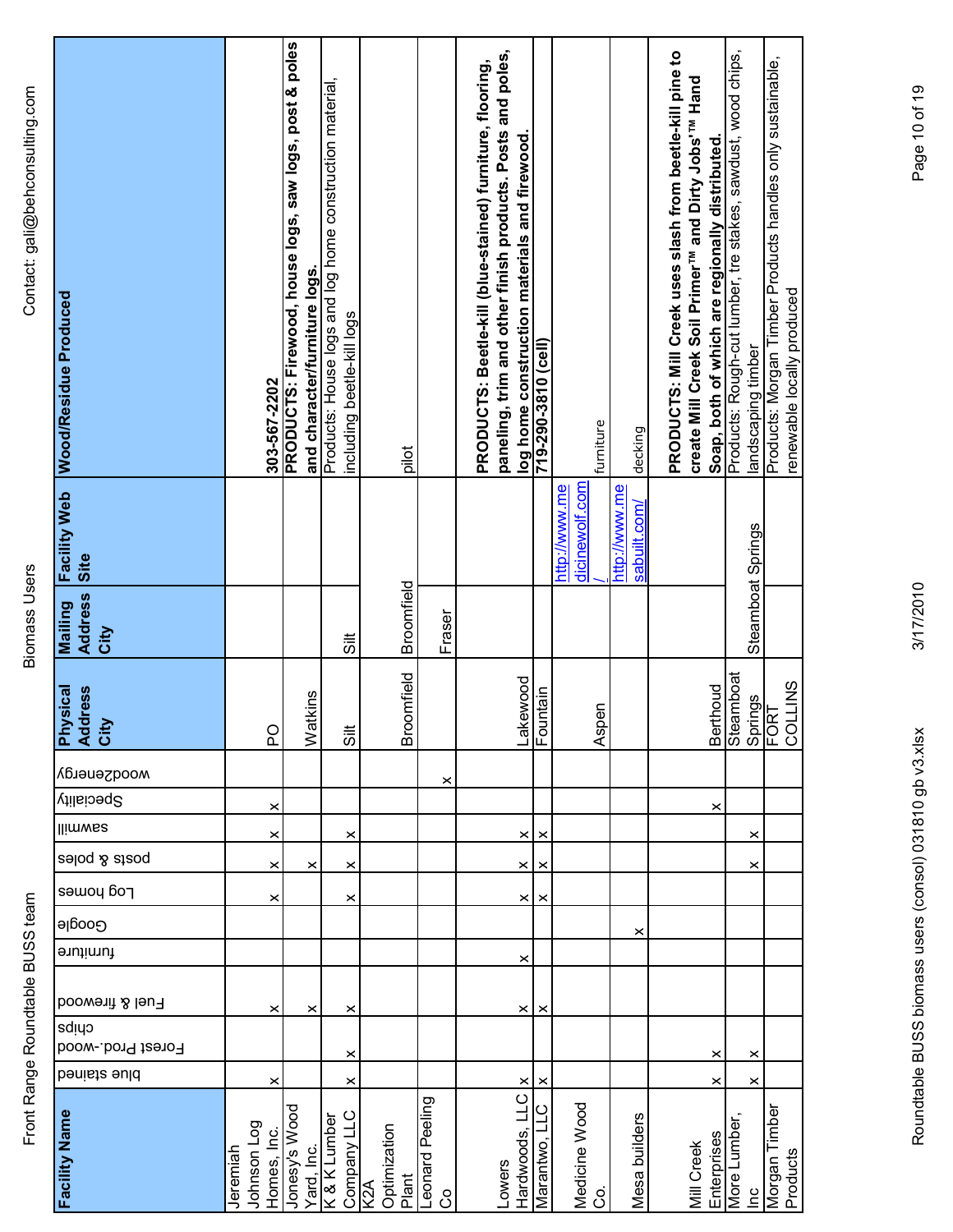| $\overline{\phantom{0}}$<br>I<br>)<br>5<br>2<br>)<br>)<br>、<br>iompocal leai<br>うりこう |                      |  | $\frac{1}{2}$ |
|--------------------------------------------------------------------------------------|----------------------|--|---------------|
|                                                                                      | <b>2000 00111000</b> |  |               |
|                                                                                      |                      |  |               |

| Facility Web Wood/Residue Produced                                | Fence products include all standard and massive Western<br>company's vertical integration starts in the woods with 35<br>security fence and splits. Sawn fence products start with<br>products include rough cut, pattern lumber, tongue-and-<br>rail fence in two-, three- and four-rail versions, including<br>years of experience in sustainable forestry management<br>practices that allow for excellent utilization of materials.<br>privacy fence using full-dimension 1x6s, 2x4s, 4x4s and<br>6x6s. Pasture and corral fencing is easily accomplished<br>barn poles, building timbers, log accents, handrails and<br>sustainable, renewable locally produced products. The<br>lengths that are treated and incised. Also available are<br>landscape chips and landscape timbers in a variety of<br>with 2x6s or 2x8s in lengths from 8 to 16 feet. Lumber<br>all matching gates. Other roundwood fence products<br>firewood, sawdust, beddings and shavings. All wood<br>include corral poles (peeled and barkies) field posts,<br>materials include natural mulches, colored mulches,<br>groove, log siding, beams and timbers. Landscape<br>spindles, house logs, hitching posts, edged slabs,<br>products, including furniture parts and log home | <b>PRODUCTS: Firewood.</b> | mantles, decorative interior beams and log entryways for<br>beetle-kill pieces including, but not limited to, furniture,<br>lumber, logs, timbers, firewood and shavings. Custom<br>Custom sawmill work, molder/planer work, rough-cut | driveways. | Logs, lumber, firewood -- slabs or round in long or stove<br>lengths, also bundled -- Various wood crafts, including<br>signage. Some indoor/outdoor furniture. | PRODUCTS: Custom sawmill products, posts & poles,<br>house logs, wood carvings of bears. |
|-------------------------------------------------------------------|--------------------------------------------------------------------------------------------------------------------------------------------------------------------------------------------------------------------------------------------------------------------------------------------------------------------------------------------------------------------------------------------------------------------------------------------------------------------------------------------------------------------------------------------------------------------------------------------------------------------------------------------------------------------------------------------------------------------------------------------------------------------------------------------------------------------------------------------------------------------------------------------------------------------------------------------------------------------------------------------------------------------------------------------------------------------------------------------------------------------------------------------------------------------------------------------------------------------------------------------------------------|----------------------------|----------------------------------------------------------------------------------------------------------------------------------------------------------------------------------------------------------------------------------------|------------|-----------------------------------------------------------------------------------------------------------------------------------------------------------------|------------------------------------------------------------------------------------------|
| Site                                                              |                                                                                                                                                                                                                                                                                                                                                                                                                                                                                                                                                                                                                                                                                                                                                                                                                                                                                                                                                                                                                                                                                                                                                                                                                                                              |                            |                                                                                                                                                                                                                                        |            |                                                                                                                                                                 |                                                                                          |
| <b>Address</b><br>Mailing<br>City                                 |                                                                                                                                                                                                                                                                                                                                                                                                                                                                                                                                                                                                                                                                                                                                                                                                                                                                                                                                                                                                                                                                                                                                                                                                                                                              |                            |                                                                                                                                                                                                                                        |            | Central City                                                                                                                                                    | Gunnison                                                                                 |
| <b>vsical</b><br><b>Iress</b><br><b>Add</b><br><b>Aud</b><br>City | FORT COLLINS<br>Boulder                                                                                                                                                                                                                                                                                                                                                                                                                                                                                                                                                                                                                                                                                                                                                                                                                                                                                                                                                                                                                                                                                                                                                                                                                                      |                            |                                                                                                                                                                                                                                        | Kiowa      |                                                                                                                                                                 |                                                                                          |
| wooqzeuergy                                                       | ×                                                                                                                                                                                                                                                                                                                                                                                                                                                                                                                                                                                                                                                                                                                                                                                                                                                                                                                                                                                                                                                                                                                                                                                                                                                            |                            |                                                                                                                                                                                                                                        |            |                                                                                                                                                                 |                                                                                          |
| Speciality                                                        |                                                                                                                                                                                                                                                                                                                                                                                                                                                                                                                                                                                                                                                                                                                                                                                                                                                                                                                                                                                                                                                                                                                                                                                                                                                              |                            |                                                                                                                                                                                                                                        | ×          | ×                                                                                                                                                               |                                                                                          |
| <b>Ilimwas</b>                                                    | ×                                                                                                                                                                                                                                                                                                                                                                                                                                                                                                                                                                                                                                                                                                                                                                                                                                                                                                                                                                                                                                                                                                                                                                                                                                                            |                            |                                                                                                                                                                                                                                        | ×          | ×                                                                                                                                                               |                                                                                          |
| posts & poles                                                     | ×                                                                                                                                                                                                                                                                                                                                                                                                                                                                                                                                                                                                                                                                                                                                                                                                                                                                                                                                                                                                                                                                                                                                                                                                                                                            |                            |                                                                                                                                                                                                                                        | ×          | ×                                                                                                                                                               |                                                                                          |
| Log homes                                                         | ×                                                                                                                                                                                                                                                                                                                                                                                                                                                                                                                                                                                                                                                                                                                                                                                                                                                                                                                                                                                                                                                                                                                                                                                                                                                            |                            |                                                                                                                                                                                                                                        |            |                                                                                                                                                                 |                                                                                          |
| Google                                                            |                                                                                                                                                                                                                                                                                                                                                                                                                                                                                                                                                                                                                                                                                                                                                                                                                                                                                                                                                                                                                                                                                                                                                                                                                                                              |                            |                                                                                                                                                                                                                                        |            |                                                                                                                                                                 |                                                                                          |
| furniture                                                         | ×                                                                                                                                                                                                                                                                                                                                                                                                                                                                                                                                                                                                                                                                                                                                                                                                                                                                                                                                                                                                                                                                                                                                                                                                                                                            |                            |                                                                                                                                                                                                                                        | ×          | ×                                                                                                                                                               |                                                                                          |
| Fuel & firewood                                                   | $\boldsymbol{\times}$                                                                                                                                                                                                                                                                                                                                                                                                                                                                                                                                                                                                                                                                                                                                                                                                                                                                                                                                                                                                                                                                                                                                                                                                                                        |                            |                                                                                                                                                                                                                                        | ×          | ×                                                                                                                                                               |                                                                                          |
| cuips<br>Forest Prod.-wood                                        |                                                                                                                                                                                                                                                                                                                                                                                                                                                                                                                                                                                                                                                                                                                                                                                                                                                                                                                                                                                                                                                                                                                                                                                                                                                              |                            |                                                                                                                                                                                                                                        |            |                                                                                                                                                                 |                                                                                          |
| blue stained                                                      | ×<br>×                                                                                                                                                                                                                                                                                                                                                                                                                                                                                                                                                                                                                                                                                                                                                                                                                                                                                                                                                                                                                                                                                                                                                                                                                                                       |                            |                                                                                                                                                                                                                                        | ×          | ×                                                                                                                                                               |                                                                                          |
| Facility Name                                                     | Morgan Timber<br>Products                                                                                                                                                                                                                                                                                                                                                                                                                                                                                                                                                                                                                                                                                                                                                                                                                                                                                                                                                                                                                                                                                                                                                                                                                                    | Karin<br>Morgan,           | Mountain Heart                                                                                                                                                                                                                         | Woodworks  | Mountain High<br>Contracts                                                                                                                                      | Mountain Wood<br>Supply                                                                  |

Page 11 of 19

3/17/2010

Roundtable BUSS biomass users (consol) 031810 gb v3.xlsx 3/17/2010 Page 11 of 19<br>Roundtable BUSS Roundtable BUSS biomass users (consol) 031810 gb v3.xlsx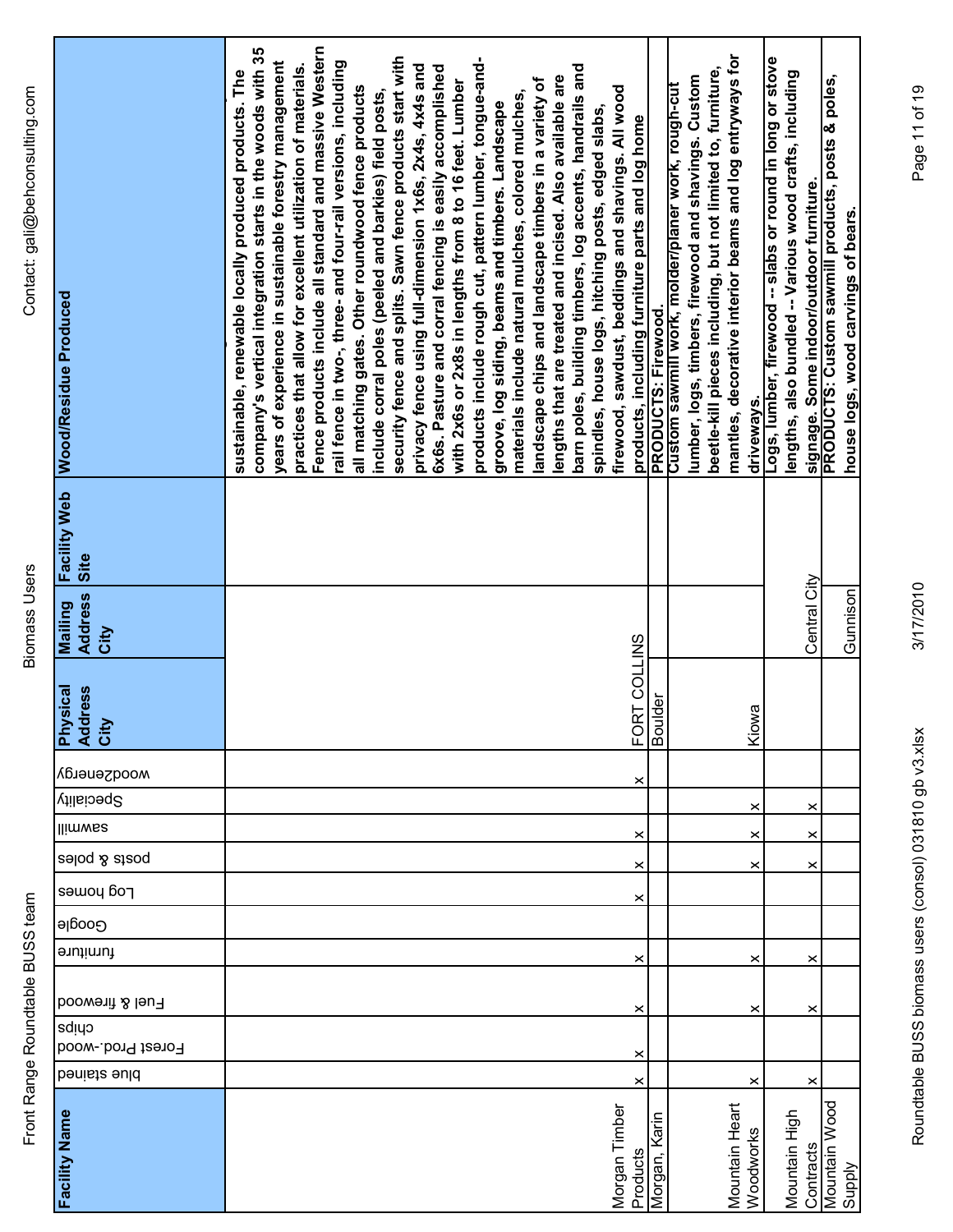| Contact: gali@behconsulting.com  | Wood/Residue Produced                     | furniture, hall tables, wine tables, beds, coffee tables, side<br>Unique hand-crafted furniture made from beetle-kill pine.<br>All work is book matched with walnut inlay. Custom<br>tables and sofa tables. | Sawmill                                 | Natural Resources Consultants | Home accents, gifts and custom furniture crafted with<br>bedroom sets -- in any size or style of log furniture.<br>aspen logs. Beds, desks, dressers, dining sets and | Peak 2 Peak Forestry Services Inc.  | PRODUCTS: Biodegradable caskets, coffins and urns from<br>Colorado's beautiful blue-stained pine. | decking                        |             | Ranch Creek Ltd.          | fencing                             | Sawmill                               | Powder River Log Cabins can be purchased as a log shell<br>only; log shell plus dry-in; or completed log cabin. Blue<br>stained lodgepole pines from Summit County, CO. are<br>used for the structure, ceiling, flooring and trim. |
|----------------------------------|-------------------------------------------|--------------------------------------------------------------------------------------------------------------------------------------------------------------------------------------------------------------|-----------------------------------------|-------------------------------|-----------------------------------------------------------------------------------------------------------------------------------------------------------------------|-------------------------------------|---------------------------------------------------------------------------------------------------|--------------------------------|-------------|---------------------------|-------------------------------------|---------------------------------------|------------------------------------------------------------------------------------------------------------------------------------------------------------------------------------------------------------------------------------|
|                                  | Facility Web<br>Site                      |                                                                                                                                                                                                              |                                         |                               |                                                                                                                                                                       | Steamboat Springs                   |                                                                                                   | http://www.oas<br>isdecks.com/ |             |                           | http://www.pio<br>neerfence.co<br>ξ |                                       |                                                                                                                                                                                                                                    |
| <b>Biomass Users</b>             | <b>Address</b><br><b>Builie M</b><br>City |                                                                                                                                                                                                              | CORTEZ                                  | Laramie                       |                                                                                                                                                                       |                                     | Longmont                                                                                          |                                |             | Lakewood                  |                                     | Monte Vista                           | Breckenridge                                                                                                                                                                                                                       |
|                                  | <b>Physical</b><br><b>Address</b><br>City | Black Hawk                                                                                                                                                                                                   | RTEZ<br>go                              |                               | Fraser                                                                                                                                                                |                                     |                                                                                                   | Centenial                      |             |                           | Sedalia                             | Monte Vista                           |                                                                                                                                                                                                                                    |
|                                  | wooqzeuergy                               |                                                                                                                                                                                                              |                                         |                               |                                                                                                                                                                       |                                     |                                                                                                   |                                |             |                           |                                     | ×                                     |                                                                                                                                                                                                                                    |
|                                  | <b>Speciality</b>                         |                                                                                                                                                                                                              |                                         |                               | ×                                                                                                                                                                     |                                     | ×                                                                                                 |                                |             |                           |                                     |                                       |                                                                                                                                                                                                                                    |
|                                  | <b>Ilimwas</b>                            |                                                                                                                                                                                                              |                                         |                               |                                                                                                                                                                       |                                     |                                                                                                   |                                |             | ×                         |                                     |                                       |                                                                                                                                                                                                                                    |
|                                  | posts & poles                             |                                                                                                                                                                                                              |                                         |                               |                                                                                                                                                                       |                                     |                                                                                                   |                                |             |                           |                                     |                                       |                                                                                                                                                                                                                                    |
|                                  | Log houses                                |                                                                                                                                                                                                              |                                         |                               |                                                                                                                                                                       |                                     |                                                                                                   |                                |             | ×                         |                                     |                                       | ×                                                                                                                                                                                                                                  |
|                                  | Google                                    |                                                                                                                                                                                                              |                                         |                               | ×                                                                                                                                                                     |                                     |                                                                                                   |                                |             |                           |                                     |                                       |                                                                                                                                                                                                                                    |
|                                  | furniture                                 | ×                                                                                                                                                                                                            |                                         |                               | ×                                                                                                                                                                     |                                     |                                                                                                   |                                |             |                           |                                     |                                       |                                                                                                                                                                                                                                    |
| Front Range Roundtable BUSS team | Fuel & firewood                           |                                                                                                                                                                                                              |                                         | ×                             |                                                                                                                                                                       |                                     |                                                                                                   |                                |             | ×                         |                                     |                                       |                                                                                                                                                                                                                                    |
|                                  | cuips                                     |                                                                                                                                                                                                              |                                         |                               |                                                                                                                                                                       |                                     |                                                                                                   |                                |             |                           |                                     |                                       |                                                                                                                                                                                                                                    |
|                                  | Forest Prod.-wood<br>benists suld         |                                                                                                                                                                                                              |                                         |                               |                                                                                                                                                                       |                                     |                                                                                                   |                                |             |                           |                                     |                                       |                                                                                                                                                                                                                                    |
|                                  |                                           | ×                                                                                                                                                                                                            |                                         |                               |                                                                                                                                                                       |                                     | $\times$                                                                                          |                                |             | ×                         |                                     |                                       | ×                                                                                                                                                                                                                                  |
|                                  | <b>Facility Name</b>                      | Woodworks<br>Mountain                                                                                                                                                                                        | MILLWORKS<br><b>MUSCANELI</b><br>ن<br>≧ | Naess Ventures                | Naked Aspen<br>Designs                                                                                                                                                | Consultants<br>Resources<br>Natural | Nature's Casket                                                                                   | <b>Oasis Decks</b>             | Peak 2 Peak | Services Inc.<br>Forestry | Pioneer Fence &<br><b>Deck</b>      | Milling, Inc<br>Logging &<br>Pleasant | Powder River<br>Log Cabins                                                                                                                                                                                                         |

Roundtable BUSS biomass users (consol) 031810 gb v3.xlsx 3/17/2010 Page 12 of 19<br>Roundtable BUSS Roundtable BUSS biomass users (consol) 031810 gb v3.xlsx

3/17/2010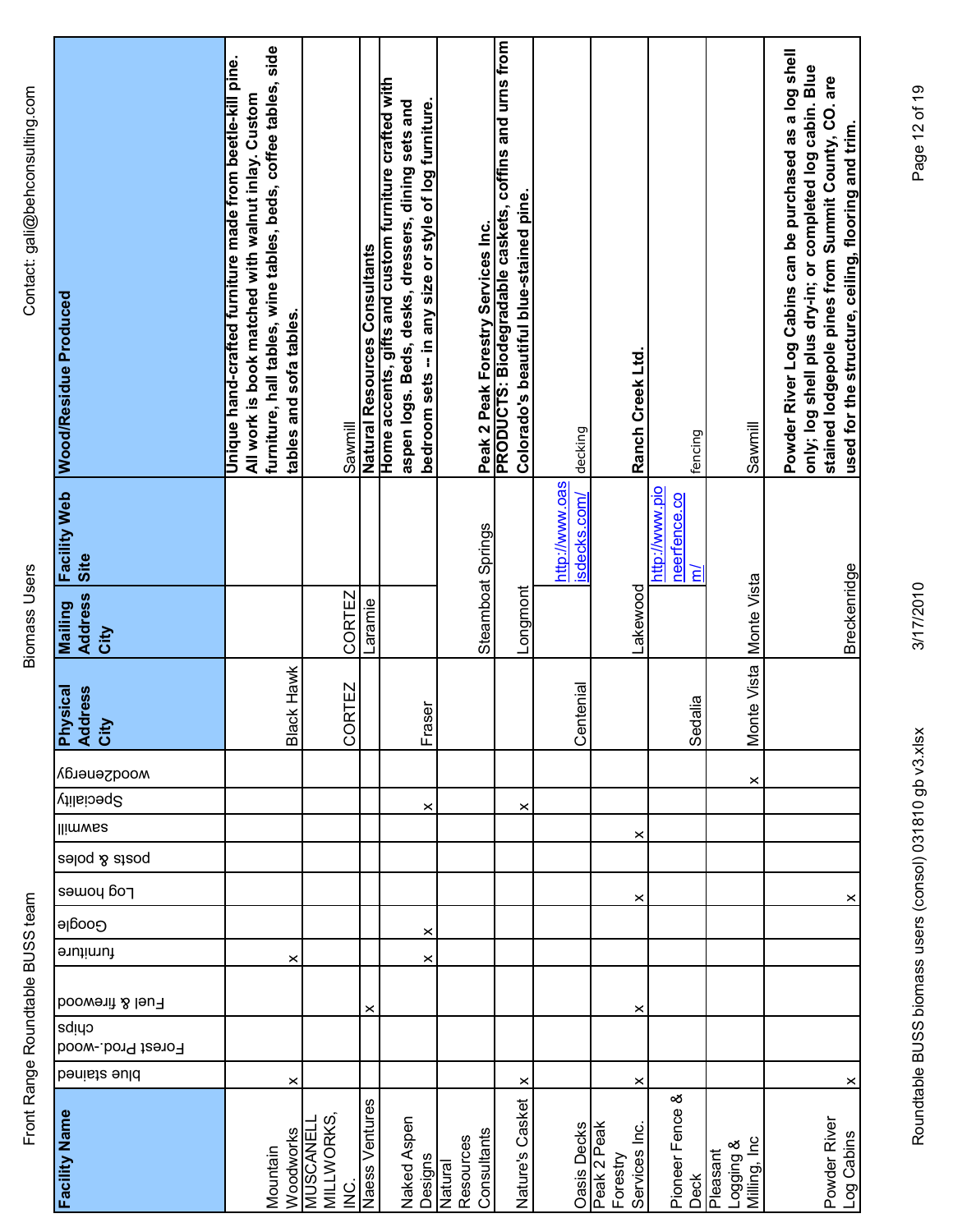| Facility Web Wood/Residue Produced       |                            | animal bedding |                                  | furniture   |             | Log homes, posts and beams. Blue-stain paneling. | Sawmill    | Products: Compost and soil products; mulch and bark | products; rock products; edging | PRODUCTS: Posts and poles, lumber, firewood and house<br>logs. |                |             | furniture   | Products: Treated and untreated fence posts, corral poles,<br>barn poles, log railing |                | decking                               |                |                       | PRODUCTS: Landscaping ties, fence posts, firewood. |                | 303-679-1189  | PRODUCTS: Premuium wood pellets, mostly fom beetle- | kill forests in northern Colorado, both bag and bulk. |
|------------------------------------------|----------------------------|----------------|----------------------------------|-------------|-------------|--------------------------------------------------|------------|-----------------------------------------------------|---------------------------------|----------------------------------------------------------------|----------------|-------------|-------------|---------------------------------------------------------------------------------------|----------------|---------------------------------------|----------------|-----------------------|----------------------------------------------------|----------------|---------------|-----------------------------------------------------|-------------------------------------------------------|
| Site                                     | http://www.hor             | sebedding.net/ | stigecustomfur<br>http://www.pre | niture.com/ |             |                                                  |            |                                                     |                                 |                                                                | http://www.fak | elmannwoodw | orking.com/ |                                                                                       | http://rmcusto | mdecks.com/i<br><u>ndexx.html</u>     |                |                       |                                                    |                |               |                                                     |                                                       |
| <b>Address</b><br><b>Mailing</b><br>City |                            |                |                                  |             |             | Granby                                           | Montrose   |                                                     |                                 |                                                                |                |             |             | LaPorte                                                                               |                |                                       |                |                       |                                                    |                |               |                                                     | Walden                                                |
| <b>Physical</b><br>Address<br>City       | Grand                      | Junction       |                                  |             |             |                                                  | Montrose   | <b>Q</b>                                            |                                 | Moffat                                                         |                |             | boulder     | LaPorte                                                                               |                | Centenial                             |                |                       | RT COLLINS<br><b>PD</b>                            |                | Evergreen     |                                                     |                                                       |
| wood2energy                              |                            |                |                                  |             |             |                                                  |            |                                                     |                                 |                                                                |                |             |             |                                                                                       |                |                                       |                |                       |                                                    |                |               |                                                     |                                                       |
| Speciality                               |                            |                |                                  |             |             |                                                  |            |                                                     |                                 |                                                                |                |             |             | ×                                                                                     |                |                                       |                |                       |                                                    |                |               |                                                     | ×                                                     |
| llimwaa                                  |                            |                |                                  |             |             | ×                                                |            |                                                     |                                 |                                                                |                |             |             |                                                                                       |                |                                       |                |                       | $\boldsymbol{\times}$                              |                |               |                                                     |                                                       |
| səloq & atzoq                            |                            |                |                                  |             |             | ×                                                |            |                                                     | ×                               |                                                                |                |             |             | $\pmb{\times}$                                                                        |                |                                       |                |                       | $\times$                                           |                |               |                                                     |                                                       |
| Log house                                |                            |                |                                  |             |             | ×                                                |            |                                                     |                                 |                                                                |                |             |             |                                                                                       |                |                                       |                |                       |                                                    |                |               |                                                     |                                                       |
| Google                                   |                            |                |                                  | ×           |             |                                                  |            |                                                     |                                 |                                                                |                |             | $\times$    |                                                                                       |                |                                       |                |                       |                                                    |                |               |                                                     | $\times$                                              |
| furniture                                |                            |                |                                  |             |             |                                                  |            |                                                     |                                 |                                                                |                |             |             | ×                                                                                     |                |                                       |                |                       |                                                    |                |               |                                                     |                                                       |
| Fuel & firewood                          |                            |                |                                  |             |             |                                                  |            |                                                     |                                 |                                                                |                |             |             | $\times$                                                                              |                |                                       |                |                       | ×                                                  |                |               |                                                     | $\boldsymbol{\times}$                                 |
| cuipa<br>Forest Prod.-wood               |                            |                |                                  |             |             |                                                  |            |                                                     |                                 |                                                                |                |             |             |                                                                                       |                |                                       |                |                       |                                                    |                |               |                                                     |                                                       |
| benists suld                             |                            |                |                                  |             |             | ×                                                |            | ×                                                   |                                 |                                                                |                |             |             | $\boldsymbol{\times}$                                                                 |                |                                       |                |                       |                                                    |                |               |                                                     | ×                                                     |
| Facility Name                            | <b>ivestock</b><br>Premier | Bedding        | Prestige Custom                  | Furniture   | Ranch Creek | ಕ್ಷ                                              | Ray Lumber | Renewable Fiber                                     |                                 | Richard Drake                                                  | Richard        | Fakelman    | Woodworking | Forest Products<br>Rocks & Pines                                                      |                | Rocky Mountain<br><b>Custom Decks</b> | Rocky Mountain | Log & Saw Co.,<br>LLC |                                                    | Rocky Mountain | -og Furniture | Rocky Mountain<br>Pellet Company                    | ن<br><u>ء</u>                                         |

3/17/2010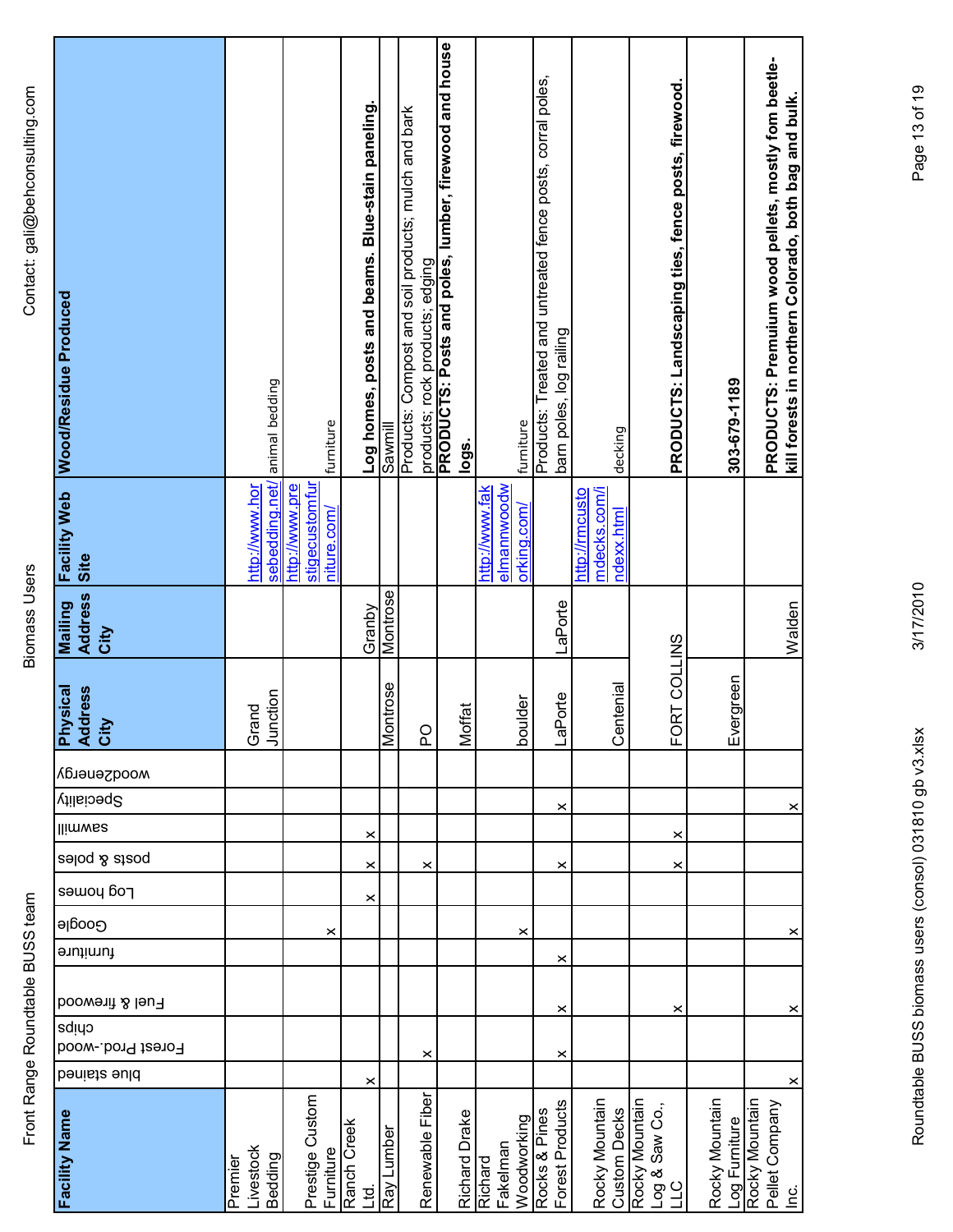| Contact: gali@behconsulting.com  | Wood/Residue Produced                     | logs and vigas; paneling/siding; flooring/decking; timbers;<br>PRODUCTS: Rough-sawn lumber and boards; logs, house<br>landscape timbers; bark; shavings; sawdust; wood chips;<br>firewood; and pallet lumber. | Interior barn doors, coffee and end tables, wine racks,<br>interior and exterior railings, lamps, rustic chairs and<br>sofas, headboards and beds. Be sure to check which<br>items are made from Colorado Wood. | furniture                               |                                            | Ponderosa pines and larger transplants (you provide tree<br>Firewood, cut or cut your own on 80-acre lot. Seedling<br>PRODUCTS: Post & poles for ranch-style fencing.<br>spade.) | decking                                                     | Mostly aspen log furniture, with some juniper and pine<br>selections. | PRODUCTS: Log, timber-frame and conventional buildings<br>based on Old World artistry using unique material and<br>methods. | Wood-based manufacturer                                        | fencing                                          |
|----------------------------------|-------------------------------------------|---------------------------------------------------------------------------------------------------------------------------------------------------------------------------------------------------------------|-----------------------------------------------------------------------------------------------------------------------------------------------------------------------------------------------------------------|-----------------------------------------|--------------------------------------------|----------------------------------------------------------------------------------------------------------------------------------------------------------------------------------|-------------------------------------------------------------|-----------------------------------------------------------------------|-----------------------------------------------------------------------------------------------------------------------------|----------------------------------------------------------------|--------------------------------------------------|
|                                  | <b>Facility Web</b><br>Site               |                                                                                                                                                                                                               |                                                                                                                                                                                                                 | http://www.rmlf<br>$com$                |                                            |                                                                                                                                                                                  | http://www.rolli<br>ngridgedeck.c<br>$\overline{\text{cm}}$ |                                                                       |                                                                                                                             |                                                                | trailfenceco.co<br>http://www.spli<br><u>त्र</u> |
| <b>Biomass Users</b>             | <b>Address</b><br><b>Mailing</b><br>City  |                                                                                                                                                                                                               |                                                                                                                                                                                                                 |                                         |                                            |                                                                                                                                                                                  |                                                             |                                                                       | Durango                                                                                                                     | <b>DENVER</b>                                                  |                                                  |
|                                  | <b>Physical</b><br><b>Address</b><br>City | Del Norte                                                                                                                                                                                                     | Webster                                                                                                                                                                                                         | Evergreen                               | Idaho<br>Springs                           | lizabeth<br>靣                                                                                                                                                                    | Evergreen                                                   | Mancos                                                                |                                                                                                                             | <b>DENVER</b>                                                  | Littleton                                        |
|                                  | <b>MOOQSenergy</b>                        |                                                                                                                                                                                                               |                                                                                                                                                                                                                 |                                         |                                            |                                                                                                                                                                                  |                                                             |                                                                       | ×                                                                                                                           | ×                                                              |                                                  |
|                                  | <b>Speciality</b>                         |                                                                                                                                                                                                               |                                                                                                                                                                                                                 |                                         |                                            |                                                                                                                                                                                  |                                                             |                                                                       |                                                                                                                             |                                                                |                                                  |
|                                  | llimwaa                                   | ×                                                                                                                                                                                                             |                                                                                                                                                                                                                 |                                         |                                            |                                                                                                                                                                                  |                                                             |                                                                       |                                                                                                                             |                                                                |                                                  |
|                                  | posts & poles                             |                                                                                                                                                                                                               |                                                                                                                                                                                                                 |                                         |                                            |                                                                                                                                                                                  |                                                             |                                                                       |                                                                                                                             |                                                                |                                                  |
|                                  | Log houses                                |                                                                                                                                                                                                               |                                                                                                                                                                                                                 |                                         |                                            |                                                                                                                                                                                  |                                                             |                                                                       | ×                                                                                                                           |                                                                |                                                  |
|                                  | Google                                    |                                                                                                                                                                                                               |                                                                                                                                                                                                                 | ×                                       | ×                                          |                                                                                                                                                                                  | ×                                                           |                                                                       |                                                                                                                             |                                                                | ×                                                |
|                                  | furniture                                 |                                                                                                                                                                                                               |                                                                                                                                                                                                                 |                                         |                                            |                                                                                                                                                                                  |                                                             |                                                                       |                                                                                                                             |                                                                |                                                  |
| Front Range Roundtable BUSS team | <b>boowenit &amp; leu</b><br>cuips        | ×                                                                                                                                                                                                             |                                                                                                                                                                                                                 |                                         |                                            | ×                                                                                                                                                                                |                                                             |                                                                       |                                                                                                                             |                                                                |                                                  |
|                                  | Forest Prod.-wood                         | ×                                                                                                                                                                                                             |                                                                                                                                                                                                                 |                                         |                                            |                                                                                                                                                                                  |                                                             |                                                                       |                                                                                                                             |                                                                |                                                  |
|                                  | benists suld                              | ×                                                                                                                                                                                                             |                                                                                                                                                                                                                 |                                         |                                            |                                                                                                                                                                                  |                                                             |                                                                       |                                                                                                                             |                                                                |                                                  |
|                                  | Facility Name                             | Rocky Mountain<br>Products, Inc.<br>Timber                                                                                                                                                                    | Wildlife Furniture<br>Rocky Mountain                                                                                                                                                                            | Rocky Mt Log<br>Evergreen<br>Furniture- | Furniture-Idaho<br>Rocky Mt Log<br>Springs | Rodden, Jeffrey<br>S. (tree farmer)                                                                                                                                              | Rolling Ridge                                               | Rustic Style<br>Furniture                                             | San Juan                                                                                                                    | <b>COMMERCIAL</b><br>SEATING INC<br>Structures Inc.<br>SCHAFER | Split Rail Fence                                 |

Page 14 of 19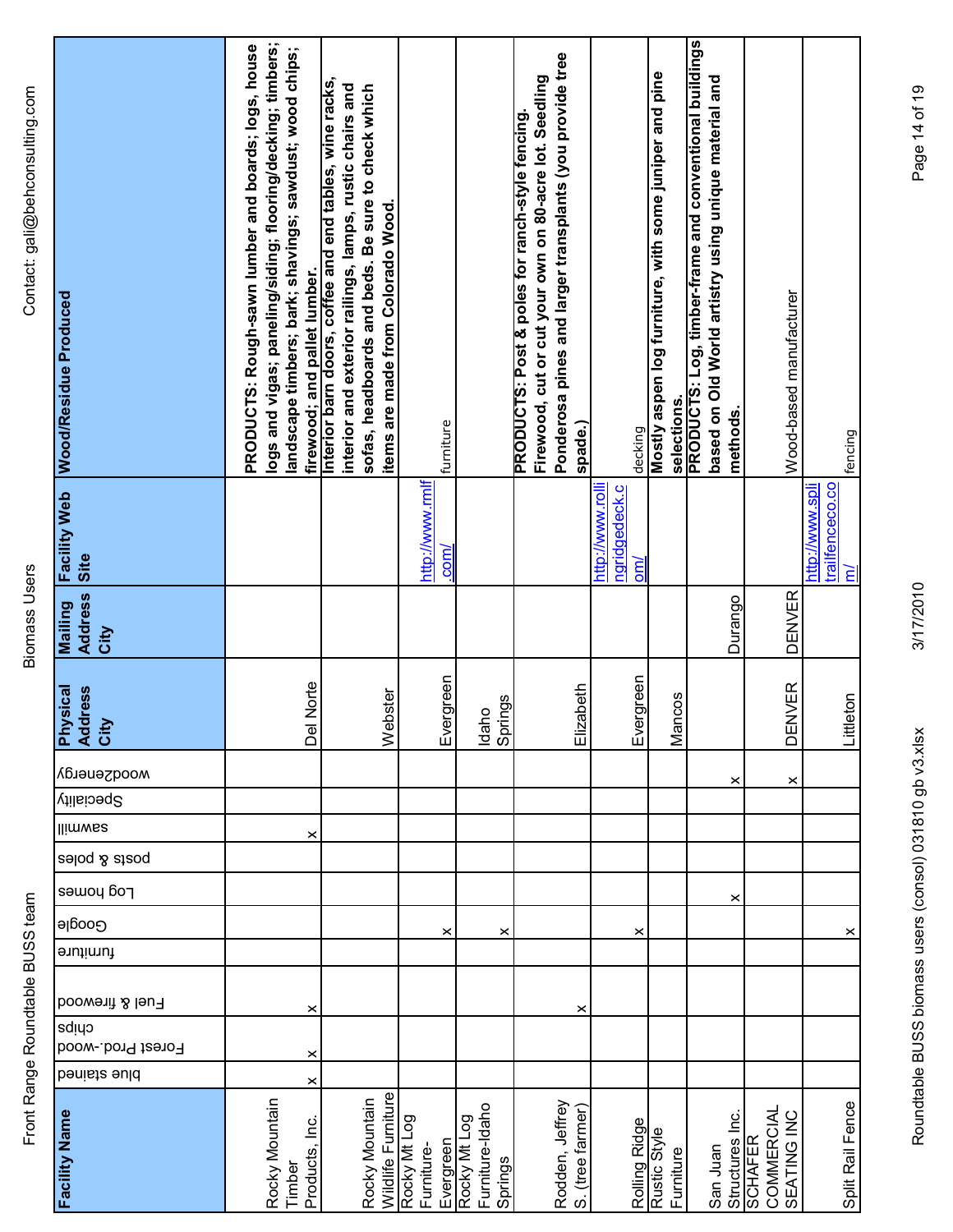| <b>Facility Web</b> Wood/Residue Produced | Doweled post and poles from 2 to 8 inches in diameter and<br>lengths up to 16 feet. | PRODUCTS: Limited amounts of firewood and post and poles<br>from beetle-kill and thinned trees in 47-acre private forest. | PRODUCTS: Post & poles, saw logs, vigas, firewood and<br>full-scale forestry contracting and consulting services. | Produtcts: Post and poles, house logs, viegas, native roughcut<br>timber, mulch/compost | types of sawn timber including double tongue and groove<br>PRODUCTS: Log tresses, structural and architectural; log<br>including two- and three-sided graded structural logs. All<br>entryways; custom (circular or band) sawn timbers;<br>custom planing. Handcrafted and hand-peeled logs<br>and Swedish cope. | beetle infested) lodgepole pine of all sizes, managed under<br>Some spruce and fir also available. Location is five miles<br>PRODUCTS: Approximately 700 acres of clear (not pine<br>and large-quantity contracts. Call Tom at 281-639-9357,<br>west of Leadville. Owners seeks buyers for both small-<br>the CSFS's Forest Agricultural Property Tax program.<br>or email. | PRODUCTS: Post & poles, firewood and cut your own<br>Christmas trees. | PRODUCTS: Leading Denver hardwood flooring specialist<br>available both pre-finished and site-finished. Craftsmen<br>lodgepole and Ponderosa. Precision-milled flooring is<br>now carries blue-stained beetle-kill pine from both<br>are available for installation. |
|-------------------------------------------|-------------------------------------------------------------------------------------|---------------------------------------------------------------------------------------------------------------------------|-------------------------------------------------------------------------------------------------------------------|-----------------------------------------------------------------------------------------|------------------------------------------------------------------------------------------------------------------------------------------------------------------------------------------------------------------------------------------------------------------------------------------------------------------|-----------------------------------------------------------------------------------------------------------------------------------------------------------------------------------------------------------------------------------------------------------------------------------------------------------------------------------------------------------------------------|-----------------------------------------------------------------------|----------------------------------------------------------------------------------------------------------------------------------------------------------------------------------------------------------------------------------------------------------------------|
| Site                                      |                                                                                     |                                                                                                                           |                                                                                                                   |                                                                                         |                                                                                                                                                                                                                                                                                                                  |                                                                                                                                                                                                                                                                                                                                                                             |                                                                       |                                                                                                                                                                                                                                                                      |
| <b>Address</b><br><b>Mailing</b><br>City  |                                                                                     |                                                                                                                           |                                                                                                                   | Delores                                                                                 | $\ddot{5}$                                                                                                                                                                                                                                                                                                       |                                                                                                                                                                                                                                                                                                                                                                             |                                                                       |                                                                                                                                                                                                                                                                      |
| <b>Physical</b><br><b>Address</b><br>City | Deer Trail                                                                          | $\mathbf{\hat{e}}$<br>Bail                                                                                                | Durango                                                                                                           | ores<br>Ďeŭ                                                                             |                                                                                                                                                                                                                                                                                                                  | Montgomery                                                                                                                                                                                                                                                                                                                                                                  | Loveland                                                              | <b>There</b><br>Der                                                                                                                                                                                                                                                  |
| wood2energy                               |                                                                                     |                                                                                                                           |                                                                                                                   |                                                                                         |                                                                                                                                                                                                                                                                                                                  |                                                                                                                                                                                                                                                                                                                                                                             |                                                                       |                                                                                                                                                                                                                                                                      |
| <b>Speciality</b>                         |                                                                                     |                                                                                                                           |                                                                                                                   |                                                                                         |                                                                                                                                                                                                                                                                                                                  |                                                                                                                                                                                                                                                                                                                                                                             |                                                                       |                                                                                                                                                                                                                                                                      |
| llimwaa                                   | ×                                                                                   |                                                                                                                           |                                                                                                                   | ×                                                                                       | ×                                                                                                                                                                                                                                                                                                                |                                                                                                                                                                                                                                                                                                                                                                             |                                                                       | ×                                                                                                                                                                                                                                                                    |
| posts & poles<br>Log bouse                | ×                                                                                   | ×                                                                                                                         |                                                                                                                   | ×                                                                                       | ×                                                                                                                                                                                                                                                                                                                | ×                                                                                                                                                                                                                                                                                                                                                                           | ×                                                                     |                                                                                                                                                                                                                                                                      |
| Google                                    | ×                                                                                   |                                                                                                                           |                                                                                                                   |                                                                                         | ×                                                                                                                                                                                                                                                                                                                |                                                                                                                                                                                                                                                                                                                                                                             |                                                                       |                                                                                                                                                                                                                                                                      |
| furniture                                 |                                                                                     |                                                                                                                           |                                                                                                                   |                                                                                         |                                                                                                                                                                                                                                                                                                                  |                                                                                                                                                                                                                                                                                                                                                                             |                                                                       |                                                                                                                                                                                                                                                                      |
| Fuel & firewood<br>cuips                  | ×                                                                                   | ×                                                                                                                         |                                                                                                                   | ×                                                                                       |                                                                                                                                                                                                                                                                                                                  | ×                                                                                                                                                                                                                                                                                                                                                                           | ×                                                                     |                                                                                                                                                                                                                                                                      |
| Forest Prod.-wood                         | $\geq$                                                                              |                                                                                                                           |                                                                                                                   | ×                                                                                       |                                                                                                                                                                                                                                                                                                                  |                                                                                                                                                                                                                                                                                                                                                                             |                                                                       |                                                                                                                                                                                                                                                                      |
| benists suld                              | $\boldsymbol{\times}$                                                               |                                                                                                                           |                                                                                                                   |                                                                                         |                                                                                                                                                                                                                                                                                                                  |                                                                                                                                                                                                                                                                                                                                                                             |                                                                       | ×                                                                                                                                                                                                                                                                    |
| <b>Facility Name</b>                      | imber Products<br>Spur Mountain                                                     | Squires, Robert:<br>landowner/tree<br>farmer                                                                              | Stone Forest<br>Services                                                                                          | Stonertop<br>Lumber                                                                     | Strong Lumber &<br>Specialty Log<br>Products                                                                                                                                                                                                                                                                     | LLLP<br>(tree farmer)<br>Properties,<br>Sugarloaf<br>Mountain                                                                                                                                                                                                                                                                                                               | Summerhill Tree<br>Farm                                               | T & G Hardwood<br>Specialists<br>Flooring                                                                                                                                                                                                                            |

Roundtable BUSS biomass users (consol) 031810 gb v3.xlsx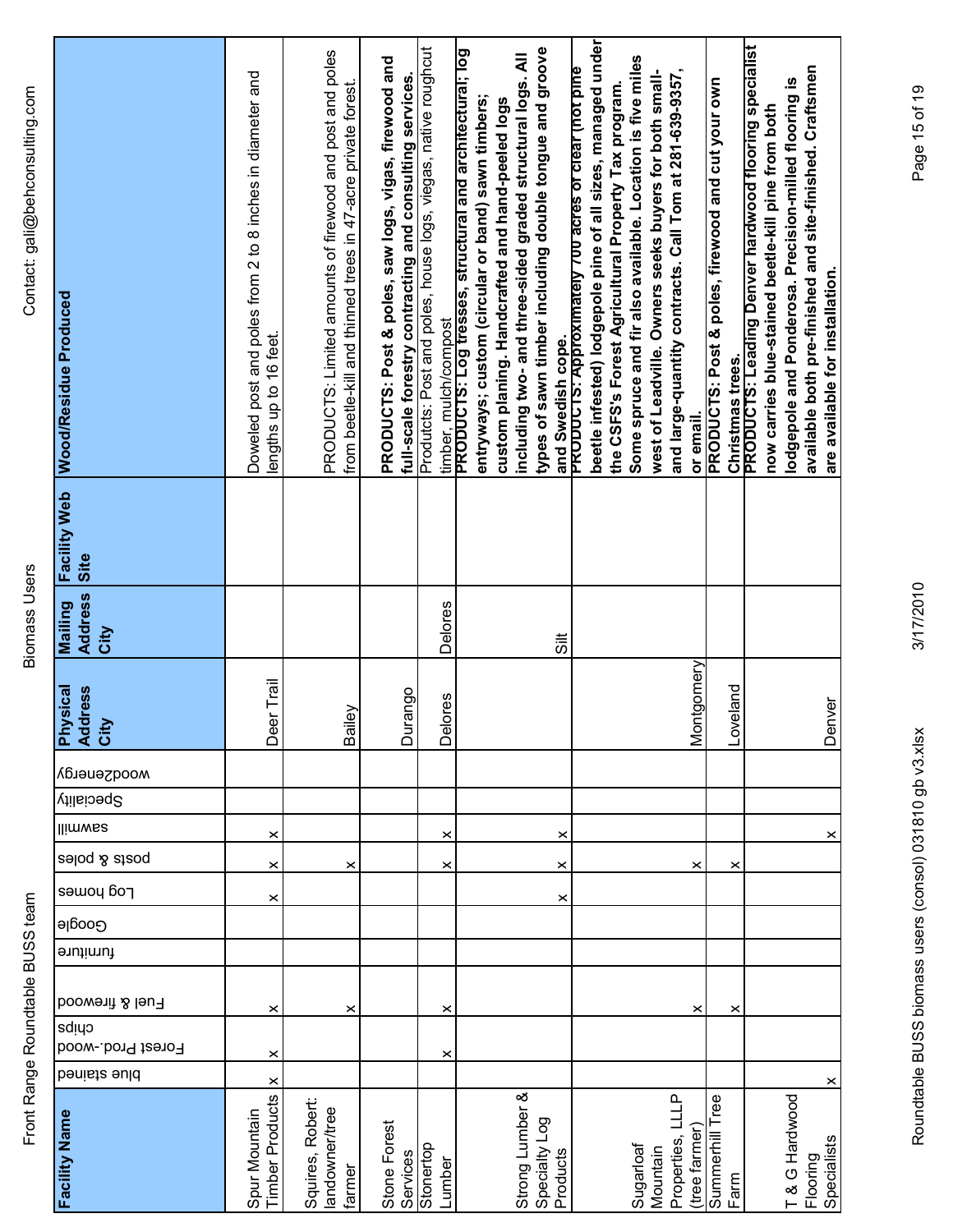**Biomass Users** 

| <b>Wood/Residue Produced</b>           | fencing                          | Custom sawing of more than 20 species of hardwoods and<br>soft woods, salvaged from Boulder County urban forests. | sides and matching pieces, as well as figured and special<br>Large stocks of hardwoods available with natural (wane)<br>character woods. Custom and stock furniture, as well as<br>some firewood. Slabs can be picked up for firewood for | free.                 | materials, cut stock, log home materials and pallet stock.<br>aspen. Blue-stain pattern, landscape timbers, rig mat<br>Boards and dimension lumber from spruce, pine and |                | furniture                 |                | decking                 |                |               | decking      | PRODUCTS: Firewood, post & poles and furniture. | horse logging operation. Specialty items for log furniture<br>PRODUCTS: Post & poles and firewood from low-impact | Handcrafted rustic railings and furniture, mostly from<br>and sawlogs for home construction. | standing-dead (beetle-kill) lodgepole pine, including | unique and intricate use of pine branches in railings and | entry design.   | and stairs. Post & poles and products from beetle-kill, blue-<br>PRODUCTS: Log homes and log trusses, railings, beams | stained pine. |
|----------------------------------------|----------------------------------|-------------------------------------------------------------------------------------------------------------------|-------------------------------------------------------------------------------------------------------------------------------------------------------------------------------------------------------------------------------------------|-----------------------|--------------------------------------------------------------------------------------------------------------------------------------------------------------------------|----------------|---------------------------|----------------|-------------------------|----------------|---------------|--------------|-------------------------------------------------|-------------------------------------------------------------------------------------------------------------------|----------------------------------------------------------------------------------------------|-------------------------------------------------------|-----------------------------------------------------------|-----------------|-----------------------------------------------------------------------------------------------------------------------|---------------|
| <b>Facility Web</b><br>Site            | orfenceco.com<br>http://www.tayl |                                                                                                                   |                                                                                                                                                                                                                                           |                       |                                                                                                                                                                          | http://www.tha | rpcabinets.co<br>ξ        | http://www.the | deckcompanyi<br>nc.com/ | http://www.the | decksuperstor | $e_{.}$ com/ |                                                 |                                                                                                                   |                                                                                              |                                                       |                                                           |                 |                                                                                                                       |               |
| <b>Address</b><br>Mailing<br>City      |                                  |                                                                                                                   |                                                                                                                                                                                                                                           |                       | Laramie                                                                                                                                                                  |                |                           |                |                         |                |               |              |                                                 |                                                                                                                   |                                                                                              |                                                       |                                                           |                 |                                                                                                                       | Bailey        |
| Physical<br><b>ess</b><br>Addr<br>City | ado<br>springs<br>colora         |                                                                                                                   |                                                                                                                                                                                                                                           | Lafayette             |                                                                                                                                                                          |                | loveland                  |                |                         |                | commerce      | city         | Idaho Springs                                   |                                                                                                                   | Ψ<br>Bellv                                                                                   |                                                       |                                                           | Eagle           |                                                                                                                       |               |
| <b>Mood2energy</b>                     |                                  |                                                                                                                   |                                                                                                                                                                                                                                           |                       |                                                                                                                                                                          |                |                           |                |                         |                |               |              |                                                 |                                                                                                                   |                                                                                              |                                                       |                                                           |                 |                                                                                                                       |               |
| Speciality                             |                                  |                                                                                                                   |                                                                                                                                                                                                                                           |                       |                                                                                                                                                                          |                |                           |                |                         |                |               |              |                                                 |                                                                                                                   |                                                                                              |                                                       |                                                           |                 |                                                                                                                       |               |
| llimwaa                                |                                  |                                                                                                                   |                                                                                                                                                                                                                                           | ×                     | ×                                                                                                                                                                        |                |                           |                |                         |                |               |              |                                                 |                                                                                                                   |                                                                                              |                                                       |                                                           |                 |                                                                                                                       | $\times$      |
| posts & poles<br>Log homes             |                                  |                                                                                                                   |                                                                                                                                                                                                                                           |                       |                                                                                                                                                                          |                |                           |                |                         |                |               |              | ×                                               |                                                                                                                   | ×                                                                                            |                                                       |                                                           |                 |                                                                                                                       | $\times$      |
| Google                                 |                                  |                                                                                                                   |                                                                                                                                                                                                                                           |                       | ×                                                                                                                                                                        |                |                           |                |                         |                |               |              |                                                 |                                                                                                                   |                                                                                              |                                                       |                                                           |                 |                                                                                                                       | $\times$      |
| furniture                              |                                  |                                                                                                                   |                                                                                                                                                                                                                                           | $\boldsymbol{\times}$ |                                                                                                                                                                          |                |                           |                | ×                       |                |               | ×            | ×                                               |                                                                                                                   |                                                                                              |                                                       |                                                           | ×               |                                                                                                                       |               |
| Fuel & firewood                        |                                  |                                                                                                                   |                                                                                                                                                                                                                                           | ×                     |                                                                                                                                                                          |                |                           |                |                         |                |               |              | ×                                               |                                                                                                                   | ×                                                                                            |                                                       |                                                           |                 |                                                                                                                       |               |
| cuips<br>Forest Prod.-wood             |                                  |                                                                                                                   |                                                                                                                                                                                                                                           |                       |                                                                                                                                                                          |                |                           |                |                         |                |               |              |                                                 |                                                                                                                   |                                                                                              |                                                       |                                                           |                 |                                                                                                                       |               |
| benists ould                           |                                  |                                                                                                                   |                                                                                                                                                                                                                                           |                       | ×                                                                                                                                                                        |                |                           |                |                         |                |               |              |                                                 |                                                                                                                   | ×                                                                                            |                                                       |                                                           |                 |                                                                                                                       | ×             |
| Facility Name                          | Taylor Fence<br>$\mathcal{S}$    |                                                                                                                   | TC Woods, Tree                                                                                                                                                                                                                            | Recycling Center      | Lumber, Inc<br>Teton West                                                                                                                                                |                | Tharp Cabinets<br>$C$ orp |                | The Deck<br>Company     |                | The Deck      | Superstore   | Thru the Woods                                  | TimberHorse                                                                                                       | Forestry                                                                                     |                                                       | Timberwolf                                                | Collection Inc. | TJ's Wood                                                                                                             | Products      |

Page 16 of 19

3/17/2010

Roundtable BUSS biomass users (consol) 031810 gb v3.xlsx 3/17/2010 Page 16 of 19<br>Roundtable BUSS Roundtable BUSS biomass users (consol) 031810 gb v3.xlsx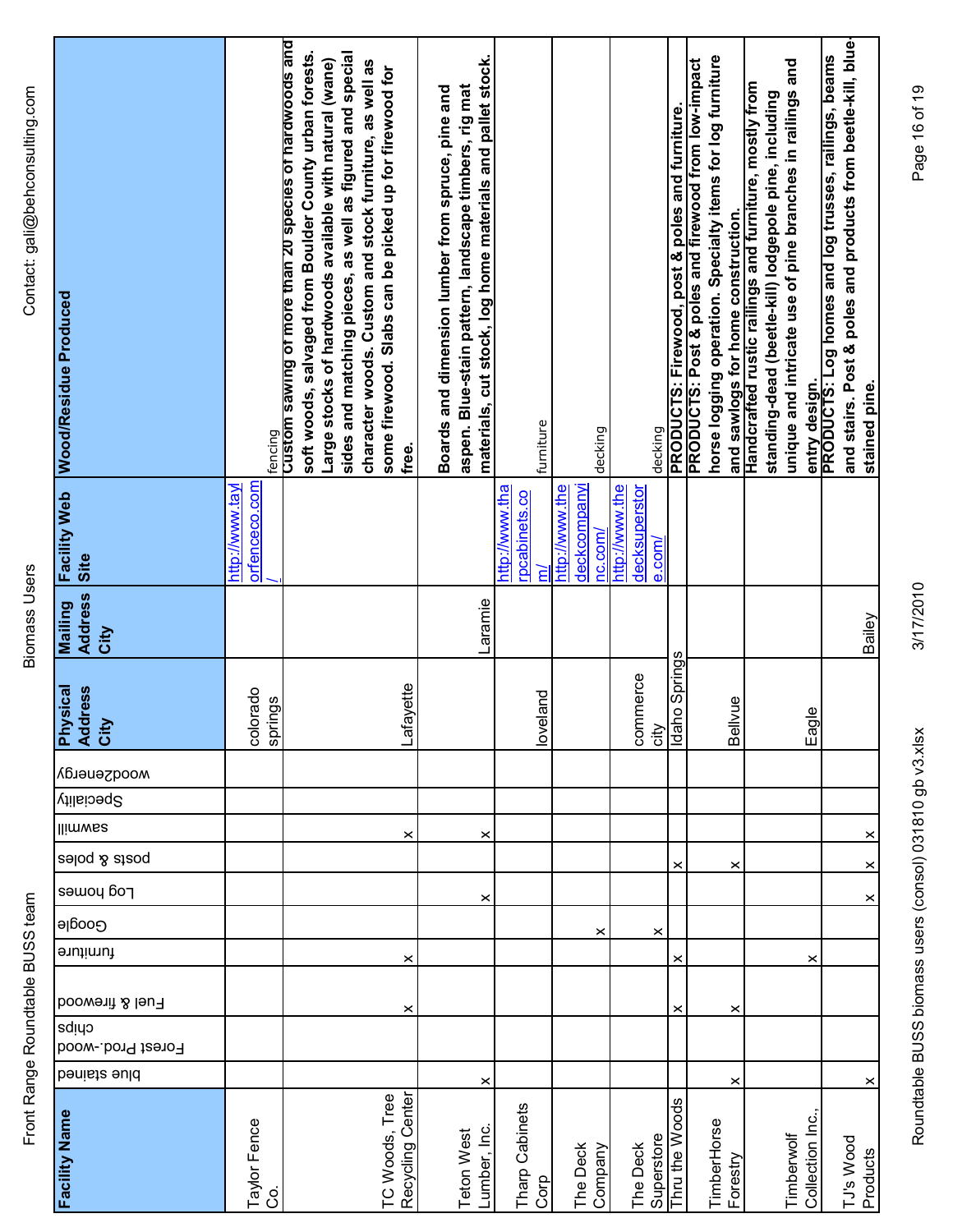| i<br>2<br>2<br>2<br>2<br>)<br>.<br>הממה ו<br>I<br>)<br>5<br>5<br>5<br>Ó |  |
|-------------------------------------------------------------------------|--|
| ;<br>>>>>><br>ical lear<br>うこう<br>í                                     |  |
| $\frac{1}{2}$                                                           |  |

| Wood/Residue Produced                               | PRODUCTS: Log rails, posts and poles, trusses, mantles | vegas, latias, milled log home packages, corral poles and<br>and furniture.<br>PRODUCTS: Log homes: handcrafted dovetail, Swedish<br>fence posts -- peeled or bark on. Entry gates and ranch<br>cope and round-notch chinker. Log trusses and stairs,<br>gates | furniture, wood art and decorations, wooden utensils,<br>biodegradable tree and shrub containers, outdoor<br><b>PRODUCTS: Indoor and outdoor plant containers,</b><br>including mugs, wood shavings. | PRODUCTS: Posts, beams, dimensional lumber, viegas,<br>cabins, barns, sheds, firewood.<br>PRODUCTS: Blue-stained beetle-kill products and raw | reclaimed timber. Mechanized or hand-felled removal of<br>unloaded.<br>PRODUCTS: Blue-stained beetle-kill products and raw<br>logs up to to 40 feet long. Firewood, posts and poles,<br>hazardous trees, and a sort yard where logs can be<br>sawmill products, log home materials and antique | reclaimed timber. Mechanized or hand-felled removal of<br>logs up to to 40 feet long. Firewood, posts and poles,<br>hazardous trees, and a sort yard where logs can be<br>sawmill products, log home materials and antique<br>unloaded. | research testing laboratories            | Products: Rough-sawn pine, aspen, slabwood, custom sawing | crates, pattern stock including tongue and groove beetle-<br>and machining<br>PRODUCTS: Timbers, post & pole and post & rail, Rocky<br>Mountain Wood Pellets, rough-sawn lumber, pallets &<br>kill (blue-stain) products. |
|-----------------------------------------------------|--------------------------------------------------------|----------------------------------------------------------------------------------------------------------------------------------------------------------------------------------------------------------------------------------------------------------------|------------------------------------------------------------------------------------------------------------------------------------------------------------------------------------------------------|-----------------------------------------------------------------------------------------------------------------------------------------------|------------------------------------------------------------------------------------------------------------------------------------------------------------------------------------------------------------------------------------------------------------------------------------------------|-----------------------------------------------------------------------------------------------------------------------------------------------------------------------------------------------------------------------------------------|------------------------------------------|-----------------------------------------------------------|---------------------------------------------------------------------------------------------------------------------------------------------------------------------------------------------------------------------------|
| <b>Facility Web</b><br>Site                         |                                                        |                                                                                                                                                                                                                                                                |                                                                                                                                                                                                      |                                                                                                                                               |                                                                                                                                                                                                                                                                                                |                                                                                                                                                                                                                                         |                                          |                                                           |                                                                                                                                                                                                                           |
| <b>Address</b><br>Mailing<br>City                   | Cripple Creek                                          |                                                                                                                                                                                                                                                                | Oak Creek                                                                                                                                                                                            | Pagosa Springs                                                                                                                                |                                                                                                                                                                                                                                                                                                |                                                                                                                                                                                                                                         | <b>GOLDEN AREA</b>                       |                                                           | Johnstown                                                                                                                                                                                                                 |
| <b>ysical</b><br><b>Physical</b><br>Address<br>City |                                                        | msq<br>ଟ୍ର                                                                                                                                                                                                                                                     |                                                                                                                                                                                                      |                                                                                                                                               | Silver Plume Carbondale                                                                                                                                                                                                                                                                        | Silver Plume Mancos                                                                                                                                                                                                                     | GOLDEN<br>$\mathbb{E}$<br>$\overline{R}$ | <b>Longmont</b>                                           | Windsor                                                                                                                                                                                                                   |
| wooqzeuergy                                         |                                                        |                                                                                                                                                                                                                                                                |                                                                                                                                                                                                      |                                                                                                                                               |                                                                                                                                                                                                                                                                                                |                                                                                                                                                                                                                                         |                                          |                                                           |                                                                                                                                                                                                                           |
| Speciality                                          |                                                        |                                                                                                                                                                                                                                                                |                                                                                                                                                                                                      |                                                                                                                                               |                                                                                                                                                                                                                                                                                                |                                                                                                                                                                                                                                         |                                          |                                                           |                                                                                                                                                                                                                           |
| <b>Ilimwas</b>                                      | ×                                                      | ×                                                                                                                                                                                                                                                              |                                                                                                                                                                                                      | ×                                                                                                                                             | ×                                                                                                                                                                                                                                                                                              |                                                                                                                                                                                                                                         |                                          | ×                                                         |                                                                                                                                                                                                                           |
| posts & poles                                       | ×                                                      | ×                                                                                                                                                                                                                                                              |                                                                                                                                                                                                      | ×                                                                                                                                             | ×                                                                                                                                                                                                                                                                                              |                                                                                                                                                                                                                                         |                                          | ×                                                         |                                                                                                                                                                                                                           |
| Log houes                                           |                                                        | ×                                                                                                                                                                                                                                                              |                                                                                                                                                                                                      | ×                                                                                                                                             | ×                                                                                                                                                                                                                                                                                              |                                                                                                                                                                                                                                         |                                          |                                                           |                                                                                                                                                                                                                           |
| Google                                              |                                                        |                                                                                                                                                                                                                                                                |                                                                                                                                                                                                      |                                                                                                                                               |                                                                                                                                                                                                                                                                                                |                                                                                                                                                                                                                                         |                                          |                                                           |                                                                                                                                                                                                                           |
| furniture                                           | ×                                                      |                                                                                                                                                                                                                                                                |                                                                                                                                                                                                      |                                                                                                                                               | ×                                                                                                                                                                                                                                                                                              |                                                                                                                                                                                                                                         |                                          |                                                           |                                                                                                                                                                                                                           |
| Fuel & firewood                                     |                                                        |                                                                                                                                                                                                                                                                |                                                                                                                                                                                                      | ×                                                                                                                                             | ×                                                                                                                                                                                                                                                                                              |                                                                                                                                                                                                                                         |                                          | ×                                                         |                                                                                                                                                                                                                           |
| cuips<br>Forest Prod.-wood                          |                                                        |                                                                                                                                                                                                                                                                |                                                                                                                                                                                                      |                                                                                                                                               |                                                                                                                                                                                                                                                                                                |                                                                                                                                                                                                                                         |                                          |                                                           |                                                                                                                                                                                                                           |
| benists ould                                        |                                                        | ×                                                                                                                                                                                                                                                              |                                                                                                                                                                                                      |                                                                                                                                               | ×                                                                                                                                                                                                                                                                                              |                                                                                                                                                                                                                                         |                                          | ×                                                         |                                                                                                                                                                                                                           |
| Facility Name                                       | Tom's Forest<br>Creations                              | -ogworks Inc.<br>Top Notch                                                                                                                                                                                                                                     | TreePot Plant<br>Containers                                                                                                                                                                          | <b>Triangle Custom</b><br>Cutting                                                                                                             | Tri-County<br>Logging                                                                                                                                                                                                                                                                          | <b>Tri-County</b><br>Logging<br>U.S. DEPT                                                                                                                                                                                               | ENERGY<br>NREL                           | <b>United Wood</b><br>Products Inc.                       | Universal Forest<br>Products                                                                                                                                                                                              |

Page 17 of 19

3/17/2010

Roundtable BUSS biomass users (consol) 031810 gb v3.xlsx 3/17/2010 Page 17 of 19<br>Roundtable BUSS Roundtable BUSS biomass users (consol) 031810 gb v3.xlsx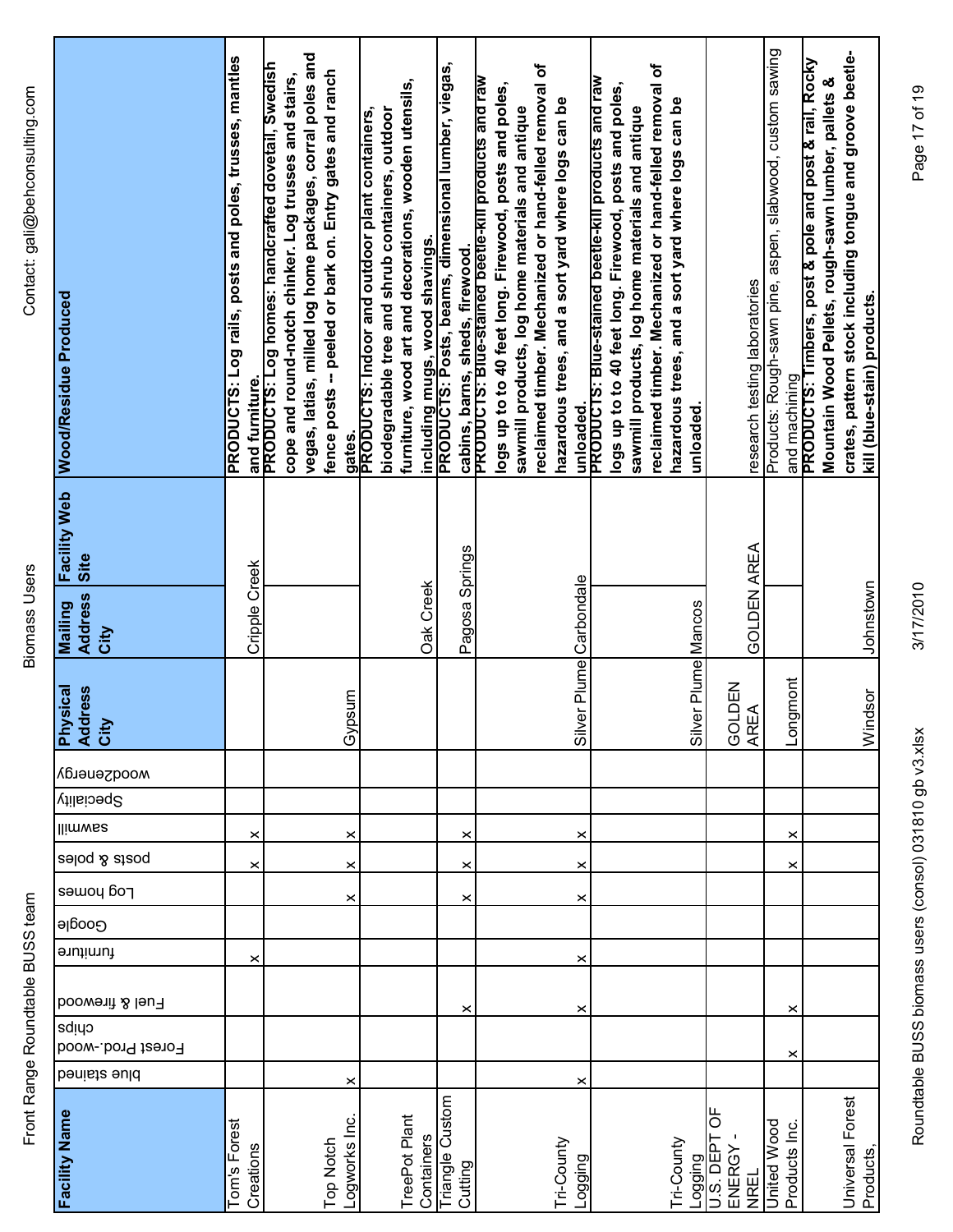| Facility Web Wood/Residue Produced<br>Site<br><b>Address</b><br><b>Mailing</b><br>City<br><b>Physical</b><br>Address<br>City<br>wooqzeuergy<br>Speciality<br>llimwaa<br>poats & poles<br>Log homes<br>Google<br>furniture<br>Fuel & firewood<br>cuipa<br>Forest Prod.-wood | Kremmlin | Wood-based manufacturer<br>g<br>× | demo<br>Commerce City<br>Commerce<br>City<br>× | Denver<br>Denver<br>× | demo<br>Grand Junction<br>Junction<br>Grand<br>× | Wood-based manufacturer<br>Walden<br>$\times$ | $\frac{1}{2}$<br>$\times$ | PRODUCTS: Firewood, post and poles and logs. Fully<br>insured property carrier for Colorado. Timber tract<br>management, custom cutting, mechanical and | horselogging operations.<br>Monte Vista<br>×<br>× | trunks, live aspen trees, post & poles, firewood, logs, tool<br>sheds, log furniture, mini cabins, bat houses, birdhouses.<br>Large- and small-diameter aspen and ponderosa tree<br><b>Boulder</b><br>×<br>× | Post & poles, tepee and lodge poles, buck & rail fencing. | Firewood, large quantities for dealers<br>Evergreen<br>×<br>× | PRODUCTS: Beetle-kill wood made to look like reclaimed<br>wood or barnwood for use as siding or beams<br>Gypsum<br>$\boldsymbol{\times}$ | Electric utility<br>Canon City<br>Canon City | furniture<br>http://www.wal<br>nutinc.com/<br>Den<br>× | <b>PRODUCTS: Blue-stained (beetle kill) specialty furniture</b><br>art, including custom railings, patio furniture, benches,<br>tables and stands. Based in South Park, but showings<br>available in Lakewood.<br>Lakewood<br>iver<br>× | ebəu/em//:diµ<br>rdnerfurniture. |
|----------------------------------------------------------------------------------------------------------------------------------------------------------------------------------------------------------------------------------------------------------------------------|----------|-----------------------------------|------------------------------------------------|-----------------------|--------------------------------------------------|-----------------------------------------------|---------------------------|---------------------------------------------------------------------------------------------------------------------------------------------------------|---------------------------------------------------|--------------------------------------------------------------------------------------------------------------------------------------------------------------------------------------------------------------|-----------------------------------------------------------|---------------------------------------------------------------|------------------------------------------------------------------------------------------------------------------------------------------|----------------------------------------------|--------------------------------------------------------|-----------------------------------------------------------------------------------------------------------------------------------------------------------------------------------------------------------------------------------------|----------------------------------|
|                                                                                                                                                                                                                                                                            |          |                                   |                                                |                       |                                                  |                                               |                           |                                                                                                                                                         |                                                   |                                                                                                                                                                                                              |                                                           |                                                               |                                                                                                                                          |                                              |                                                        |                                                                                                                                                                                                                                         |                                  |
| benists suld                                                                                                                                                                                                                                                               |          |                                   |                                                |                       |                                                  |                                               |                           |                                                                                                                                                         |                                                   |                                                                                                                                                                                                              |                                                           |                                                               | ×                                                                                                                                        |                                              |                                                        |                                                                                                                                                                                                                                         |                                  |
| <b>Facility Name</b>                                                                                                                                                                                                                                                       |          | Unknown                           | Unknown                                        | Jnknown               | Unknown                                          | Jnknown                                       | Unknown                   | Unlaub Co. of                                                                                                                                           | Colorado                                          | Vaughn's Tree<br>Service                                                                                                                                                                                     | Veleta                                                    | Corporation                                                   | Vintage Woods<br>ن<br>ا                                                                                                                  | W N Clark<br>Station                         | Walnut Street<br>Woodworks                             | Woodworks<br>Waxler's                                                                                                                                                                                                                   | Wayne Gardner                    |

Page 18 of 19

3/17/2010

Roundtable BUSS biomass users (consol) 031810 gb v3.xlsx 3/17/2010 Page 18 of 18 of 18 of 19 of 19 of 19 of 19 Roundtable BUSS biomass users (consol) 031810 gb v3.xlsx